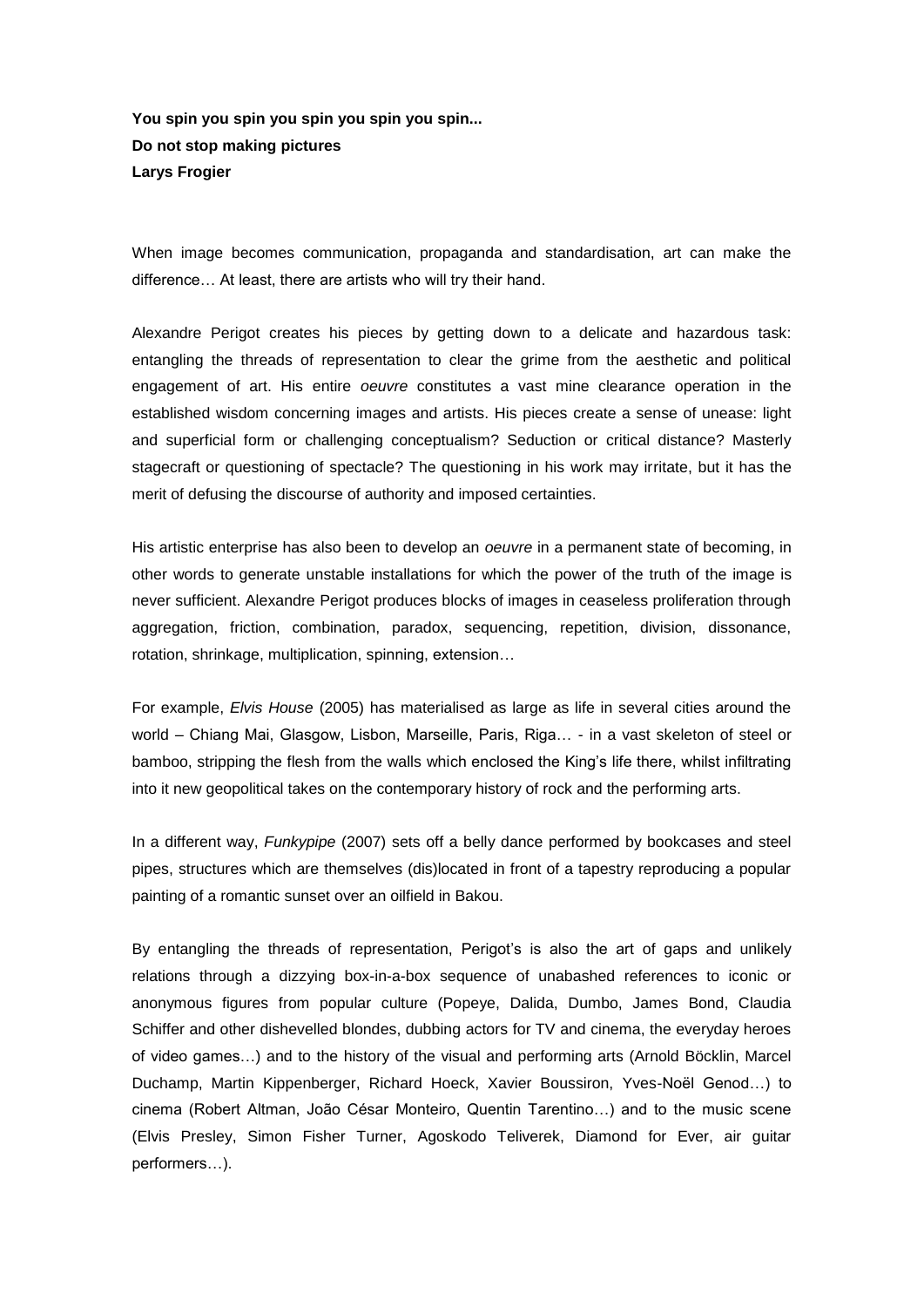As for the artist in person, he is never where you expect to find him. Alexandre Perigot has often invited a number of artists with widely varying aesthetics to infiltrate his installations. The sculpture *Sometimes You Win Sometimes You Lose* (2007), in which the title phrase is spelled out through space in pipes and sound, also takes the form of a book bringing together the visual propositions of some fifty artists. In 2006, when his exhibition *Palaispopeye* opened at the La Criée contemporary art centre in Rennes, Alexandre Perigot refused to attend, delegating his sidekick, Yves-Noël Genod, to play the artist and reply as he saw fit to the public's questions and comments.

Pieces by Alexandre Perigot have a certain raw and material quality, often inelegant and irreverent, both in the process of production and in their public presentation. The conceptual devices are extremely elaborate but the form is kept simple and always in an ambiguous state of incompletion or permanent construction. This home-made quality is unsettling, but Perigot"s precarious representations induce functionalities and semantic effects not to be overlooked. It is as though what matters to Perigot is to keep his pieces at the point where they start to take form and to perform, in order to test the limits and open up the possibilities of what makes them exist and work as representation. Philippe Vergne has observed that the strength of Perigot"s work is the way he positions himself "between" projects, "between" forms, "between" spectacles, not so much as an evasive tactic, but instead to "*offer a version that exposes the conditions of existence as much as the rough edges. Or rather that which wasn"t intended for display, the small kitchen of illusion, the stage machinery, the rigging up. The disappointment, the sweat stains, the odour of Trisha Brown."<sup>1</sup>*

The celebratory visual jumble, sometimes teetering but never lacking in drive, of Alexandre Perigot's work points to an essential aspect of his art: contemporary art work exacerbates the illusion, the staging of the stage, the representation of representation, to emerge as an absurd monster of the ultra-artificiality of representation. Ultra-artificiality undermines modernity in its pretension and ability to discipline artifice, be it through scientific, technical, military, political or artistic means. In his book *L"heure du crime et le temps de l"œuvre d"art*, the philosopher Peter Sloterdijk has observed that:

*"The characteristic of the modern age is not so much the discovery of virgin territories (…) as the opening wider of possibilities with the help of new operational routines. The nautical routines of the Portuguese and Spanish brought the Americas to light, in the form of material byproducts, the manufacturing routines of architects, doctors and painters in the fifteenth century brought to light, as their material result, new horizons of what could be done. The world is not everything waiting to be discovered, but rather everything that can be included in the routines of* 

1

<sup>1</sup> Philippe Vergne, "En clair vos chances d'être célèbre sont plus grandes", *Mouvement*, 1999.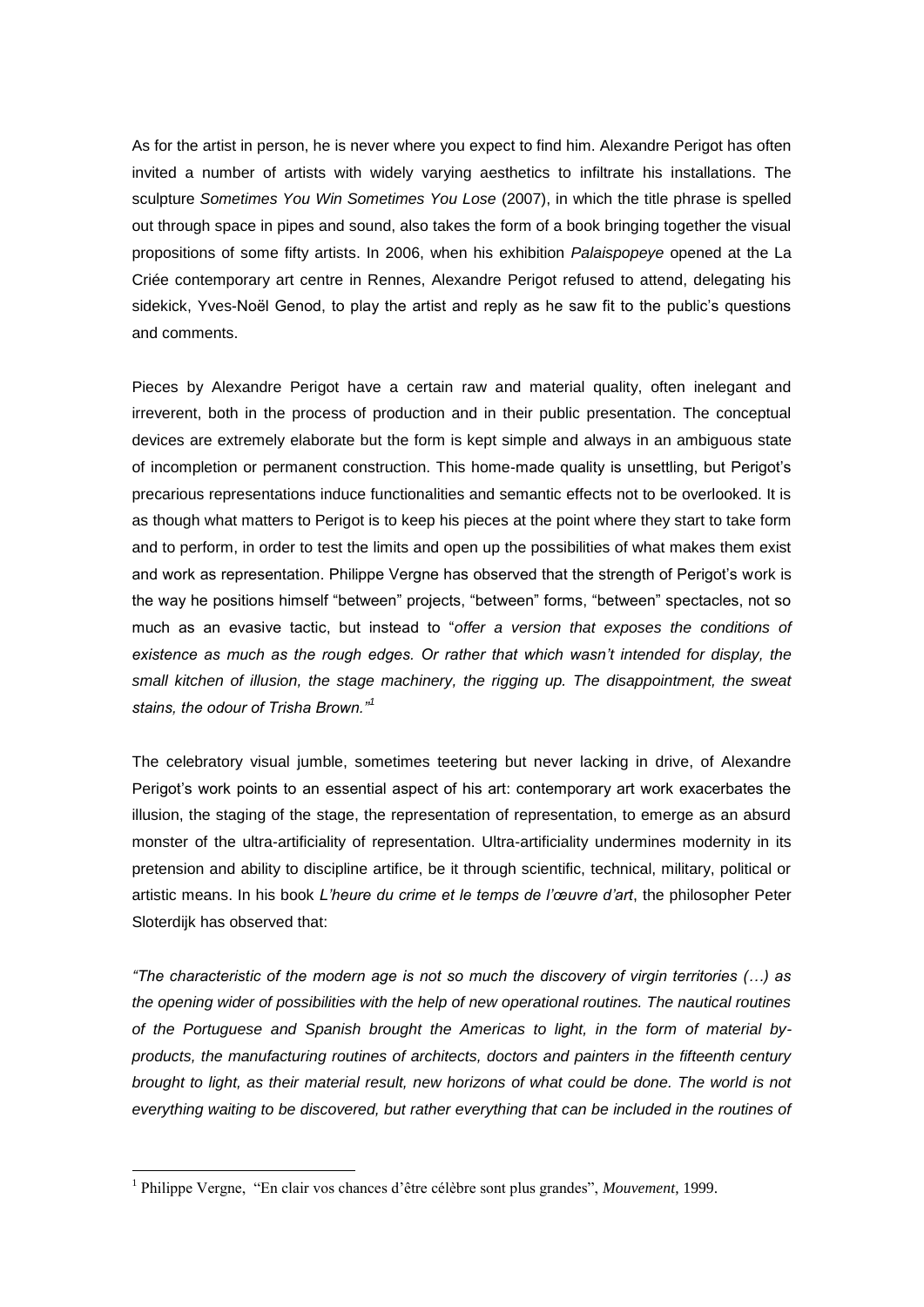*action. Accordingly, the term "modern times" designates the "operativistic" revolution. This leads to a new state in the world where mastery of the highly artificial becomes normal."<sup>2</sup>*

Indeed, according to Peter Sloterdijk, the essence of modernity lies in leaving behind the supranatural for all-powerful artificiality, but this also means that from now on man designates himself as the author and actor of his own monstrosity.

In the field of art, the predicates of modernity have already been broken down through Dada"s crucial experiments in Berlin, Duchamp"s ready-mades, the permanent creations of John Cage and Robert Filliou, the artists of the institutional critics (Michael Asher, Marcel Broodthaers, Dan Graham), as well as the works of feminist artists of recent decades - Carolee Schneemann, Hannah Wilke, Louise Lawler, Cindy Sherman…

In the nineteen eighties, art went through the decisive stage of deconstruction, consisting of rendering artifice artificial in order to neutralise the myth of modernity: Sherrie Levine photographed the photographs of modernist photographers, Allan McCollum reproduced *ad infinitum* framed black canvases in his *Surrogate Paintings.* These works applied Roland Barthes" pre-cognizance to perfection: strict repetition of artefacts which, in fact, render outrageously artificial the myth of modernity and defuse its ideological sights:

*"To tell the truth, the best way to fight myth is to mythify around it, in other words to produce an*  artificial *myth: and this reconstituted myth will be a real mythology. As myth steals from language, why not steal the myth?"<sup>3</sup>*

This phase of deconstruction had its moments of glory until it exhausted itself, often in excessive and narrow dogmatization of the simulacrum, the copy of the copy.

Alexandre Perigot is not unaware of this historical deconstruction-demythification, but feels the need to go further. His work poses a new riddle for art: how to produce a critique of the image and its institutions, but which goes beyond mere observation in a mood of melancholy disillusionment ?

How it is possible to generate pleasure in looking which needs more than just slick and refined poetry, and which derives from necessary visual accidents, contrasting combinations of materials, unlikely and unembarrassed *montage*?

How is it possible to produce works of art where the political issue is not reduced either to a timid bourgeois and conservative protest, or to the agenda of a handful of elitist militants?

1

<sup>2</sup> Peter Sloterdijk, *L'Heure du crime et le temps de l'œuvre d'art*, Paris : Calmann-Lévy, 2000, p.14.

<sup>3</sup> Roland Barthes, « Le Mythe, aujourd'hui », in *Mythologies*, Paris : Seuil, 1957. Text reissued in *Roland Barthes, Œuvres complètes, Tome 1, 1942-1965*, Paris : Seuil, 1993, p.702.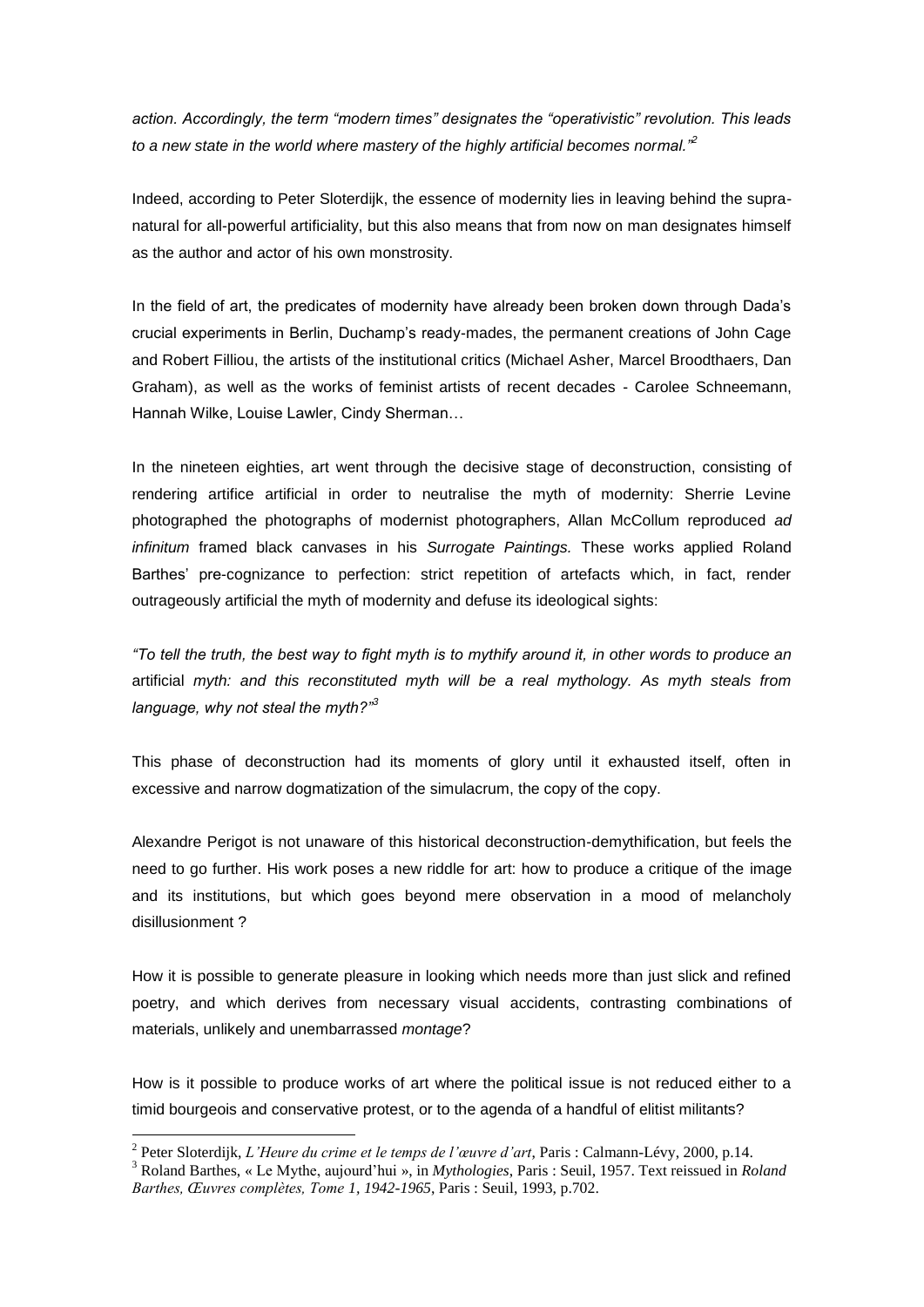How can we produce art where it is possible to think without reasoning?

These concerns are explored in the work of Alexandre Perigot and serve to set his artistic endeavours against two dominant contemporary aesthetics, radically different from each other but ultimately complementary and indissociable:

1 – Perigot"s work considers the clutter, the incoherent babbling of the living, the chaotic energy of the mega-cities, the uncontrolled flow of images and sonorities. His pieces therefore stand apart from those works of contemporary art given over to the vast virgin territories – ice floes, oceans, mountains and other poles of neutralisation – because these images are symptomatic of a new form of territorial colonisation by a dominant middle class emerging from neo-liberalism and multi-culturalism, busy developing its puny resistance in the protective folds of a "democractic" eco-culture just when the concept of "democracy" has become extremely problematic, including and especially in the west – southward and eastward displacement of war by the major western powers, the rapid pauperization of the population, media propaganda, exclusion of immigrants who parade before our eyes in a deafening silence.

In other words, the work of Alexandre Perigot is the opposite of a levelling aesthetic, an aesthetic that accords itself a form of resistance but above all neither the power of creation nor revolution, which offers titillating provocation whilst first taking care to empty it of any critical apparatus, avoid the beginnings of its critical apparatus, which validates the artistic quality of a visual object by their hi-tech qualities and minimalistic refinement because, in the end, all this serves to smooth out any roughness, to dazzle the eye and occupy our minds.

2 – Perigot"s work finds its critique of image and its creative power in the industries and apparatus that capitalise images: reality TV, advertising, journalism, video games, large exhibitions and other multimedia spectacles… Finance and the media are now the sponsors and managers of art and culture. One of the production-management-broadcasting strategies of media image is to purge the image of all discordant and illogical thought, to foster belief in the truth, the news, the debate of ideas and the naturalness of our human behaviour, just as our bodies, feelings and thoughts will from now on be pre-imagined, meta-spectacularised, predictated and hyper-sexualised, before we even have the time to see and act. Perigot"s art manages the interstices at the heart of these saturated images by infiltrating the absurd, producing discordant sonorities, generating a flow of images and thoughts as powerful as the flow of communication. Perigot's work proposes an aesthetic that irritates, that goes against the grain, because it skids through incongruous assemblies, tracks the wrong way down one-way streets, creates through radical fusions and cleavages, tacks through opposing winds.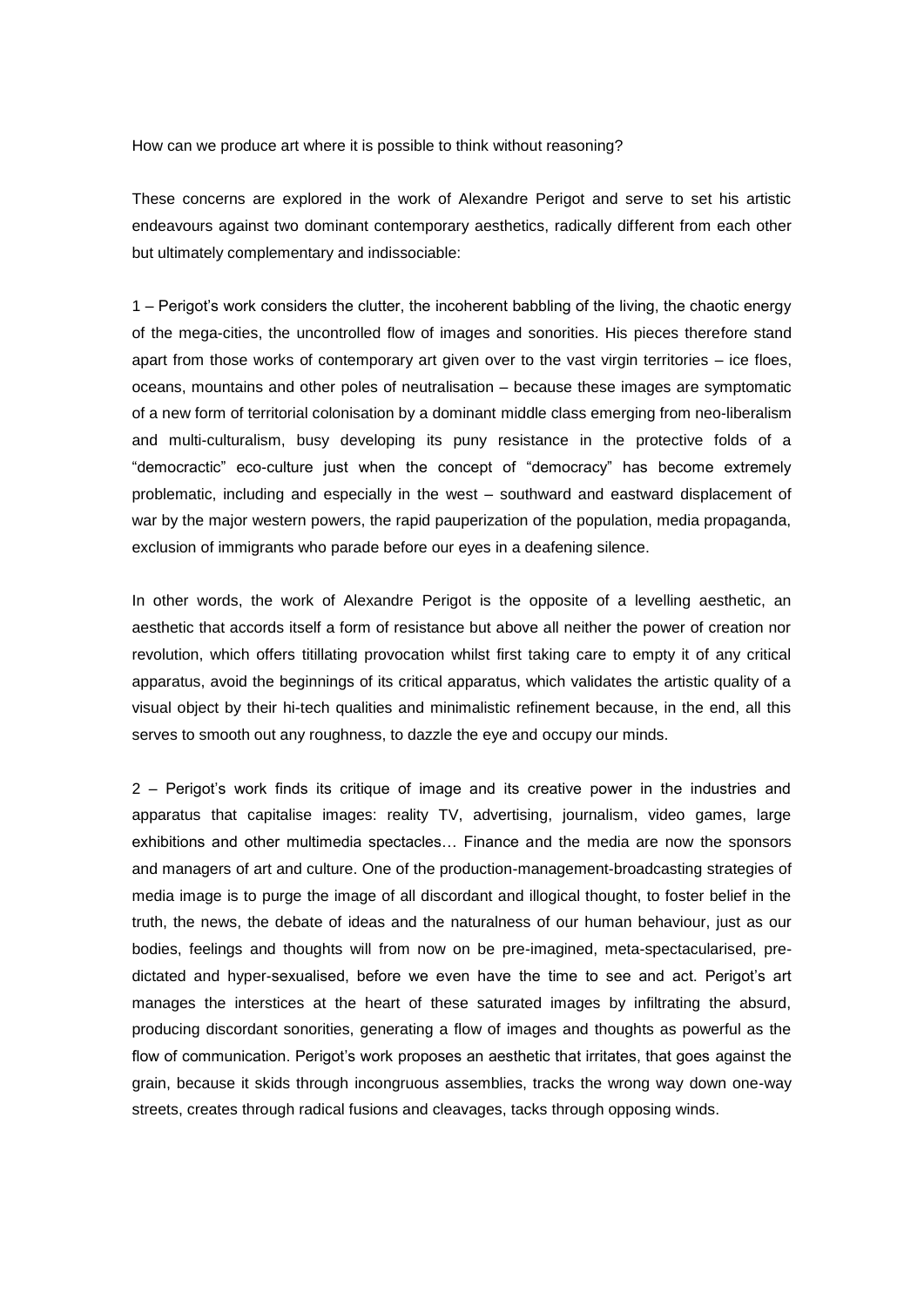PIPEDREAM is certainly a term which responds well to this implosion of the last misadventures of modernity, ecological and socialising economies, which manage and speculate in images. PIPEDREAM: a dream with no feet to stand on, a proliferation of pipes propelling, blowing, transmitting, contaminating fluids, gas, oil, money, language, winds, raw materials, grey matter, sexual energy, labour input… PIPEDREAM is the term chosen by Alexandre Perigot as the name for his project of exhibitions in 2007 and 2008 in the cities of Glasgow, Rennes and Lisbon. It goes without saying that Alexandre Perigot's PIPEDREAM makes the piping backfire, not so much in terms of productivity at any cost, and not so much in controlled topographical and territorial management, but in an ever increasing flux, proceeding by ramification, by returning from inside out, from top down, in short a simple pipe which manifests a visual and conceptual energy that is uncontrollable. Alexandre Perigot belongs to that too rare family of artists and thinkers who dare to use anti-reason as the raw materials for creation and thought. Or to return to the words of Peter Sloterdijk:

*"The violent anti-rationalist impulse in western countries is the reaction to a state of mind where all thought has become strategy; it bears witness to the repugnance that inspires a certain form of self-preservation. It is like a startled reaction of the senses to the cold breath of a reality where knowledge is power, and power is knowledge."<sup>4</sup>*

1

<sup>4</sup> Peter Sloterdijk, *Critique de la raison cynique*, Paris : Christian Bourgois, 1987 (1983), p.9.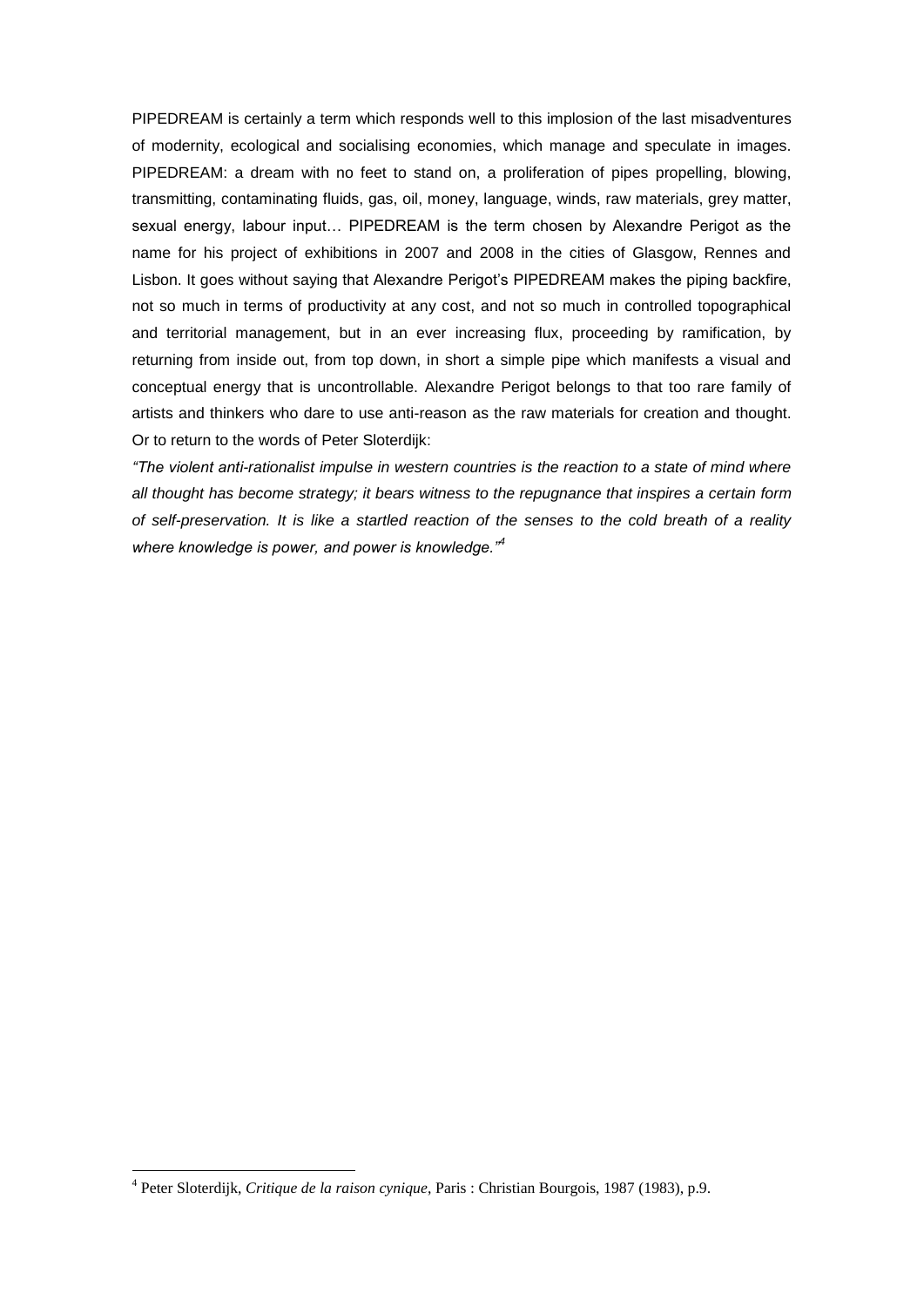# *Ob-scening art*

### **Stages, façades and cardboard: the potential for representation**

When Marcel Duchamp created *Etant Donné, 1° La chute d"eau, 2° Le gaz d"éclairage* (1946- 1966), he gave material form to four postulates necessary for the fabrication of contemporary images:

1 – An ordinary wooden door with a peephole takes the place of a painting, undermining the pretension of the tableau to absorb the gaze and giving the viewer the keys to access the production conditions and the visibility of the image. The set-up in *Etant donné…* is unabashedly staged. It is carefully arranged, but it sets out to be banal so as to induce the simplest act of the desire to look.

2 – In looking through the peephole to discover what is on the other side, the viewer intervenes as the subject caught in the act of looking, but he is also a subject who knows himself to be looking, and is ultimately a seer seen by another viewer at the exhibition. We should guard against rushing to use the term *voyeur* which immediately connotes the viewer with a clinical psychological disorder… We shall merely say that this visual arrangement shuns the space in front of the door in the foreground where the absurd drama of seeing (*clair-voyance*) in art is played out.

3 – The scene which presents itself behind the door evades the control of the eye. There is a trick of perspective which brings the eye to the peephole, then the peephole that leads the eye to the silhouetted entrance to a cave, then the cave wall that leads directly to the woman"s vagina, then this vagina that turns to the gas light, and then this gas light that illuminates a Renaissance landscape as background. The visual trajectory as traced here is anything but linear: the eye blunders around all the meanings of the scene to find its way. This is therefore a deeply anomalous perspective, a perspective that changes into the *mise en abyme* of a story of the eye.

4 – *Etant Donné*… activates backwards the visual paralysis experienced before the famous work by Gustave Courbet executed a century earlier, *L"Origine du monde* (1866), a small canvas representing the buttocks, vagina and belly of a woman, offered shamelessly for view. In 1955, the psychoanalyst Jacques Lacan bought *L"Origine du monde* and kept it in his country house, sheltered from view and in a curious staging: he commissioned the surrealist painter André Masson to design a double frame, with *L"Origine du monde* underneath, covered by a painting by Masson, *Terre érotique*, an anthropomorphic landscape, altogether more digressive and literary than the literal obscenity of Courbet's canvas.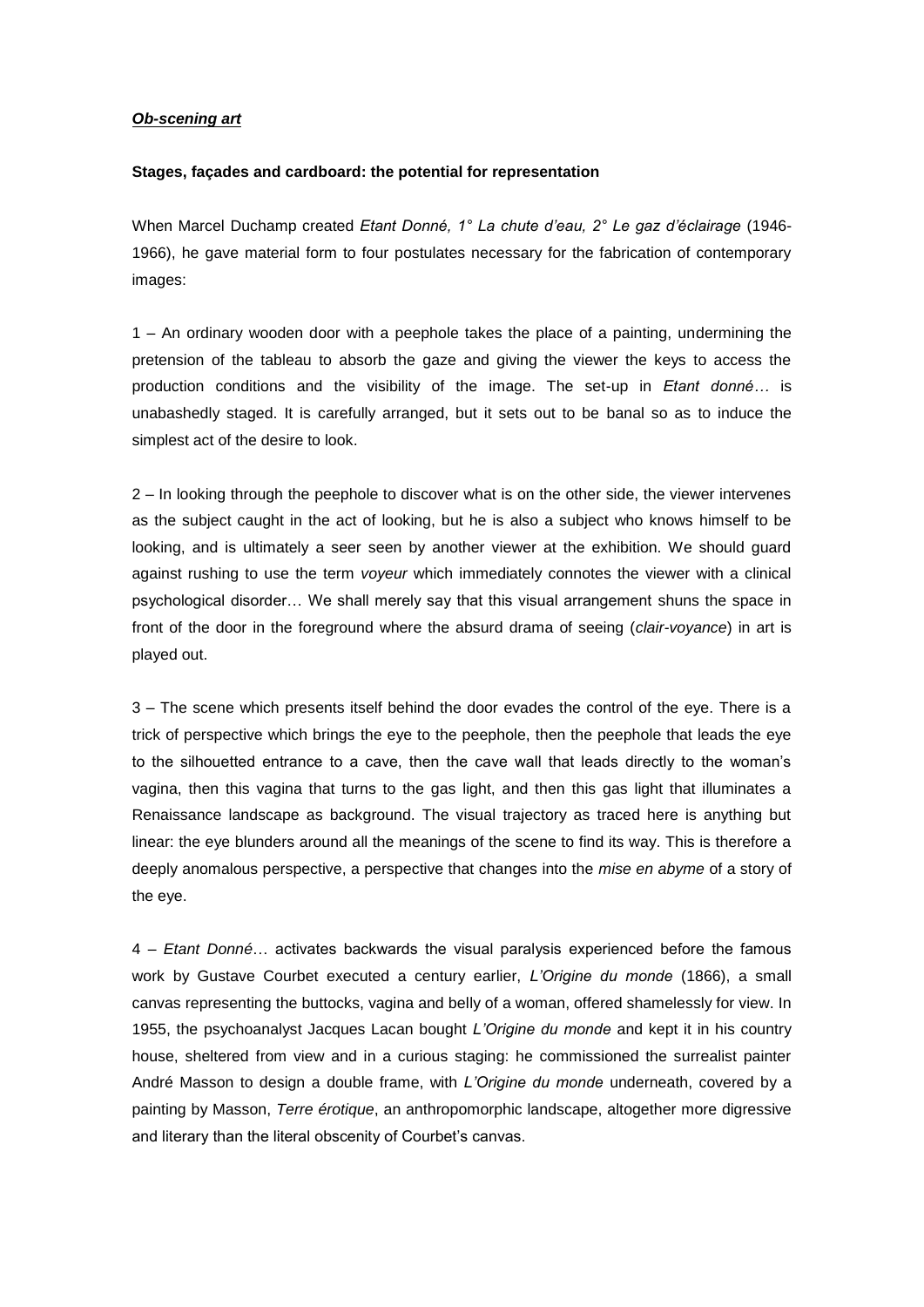So Marcel Duchamp"s *Etant donné…* returns to the obscene at the point where Lacan conjured Courbet"s *L"Origine du monde* out of view. Duchamp creates a view of the slit of the vagina, not to reduce the view to a simple voyeur-enjoyer of the scene, but to give him the means to experience and to question the redoubtable effectiveness of ob-scenity in art. The complex staging created by Marcel Duchamp bears no similarity to classical theatre where the viewer would do nothing but see the scene set before him. *Etant donné…* pushes staging to the limits: Ob-scene means literally before and against the scene. In other words, the ob-scene is this trial where the viewer does not simply see the scene, but is rather the moment when he feels seen by the scene, as if the scene had come out front to see his person more closely.

An understanding of the critical staged device is not without implications for our analysis of the Alexandre Perigot"s artistic enterprise. Many of his works are to be viewed and interpreted in a staged context:

*On Tour* is a blue big top that can be transported from town to town, in a size which is neither too large nor too small, making it ambiguous in terms of function, somewhere between a circus, a rock concert stage, a mini television set, an artist's studio, a tent for a gallery opening...

*Café des Sports* comprises a circular stage installed on springs, combined with a tapestry in waving coloured forms. The stage on springs is necessarily unstable, wobbling under the feet of visitors who make the space into a bar, a place for observation and perception, a place for celebrating art or simply something to look at.

*356X9X7,65* is a long corridor in cardboard and wood, visible first from the outside, like the back of a stage set. The structure is riddled with bullet holes, of the calibres making up the title, referring to popular films and television series: the Colt 356 is the calibre used by *Starsky & Hutch* and *The Incorruptibles*, the 9 mm is the preferred weapon of *Mannix*, the 7.65 is used by *James Bond*. Peeping through the holes, the viewer sees nothing as the interior is plunged in darkness, like a cinema or a darkroom. In any case, this nothing-to-see unfolds itself in the space of the possible, on a screen for projection of a collective visual memory or a ghostly vision of art.

*La Maison de Dalida* is a structure in wood, plasterboard and wallpaper comprising a life-size reproduction of the façade of this very ordinary stone house in the form of a film or stage set. When visitors walk through this compartment/stage-set they traverse a jewelbox of architectural image, an ordinary piece of stage carpentry and equally something of added iconic value because it"s *really* Dalida"s house.

*Elvis House* is digitalised on computer to retain only its lines and edges. The structure is reproduced life-size using what is used for building, namely scaffolding pipes in steel – or in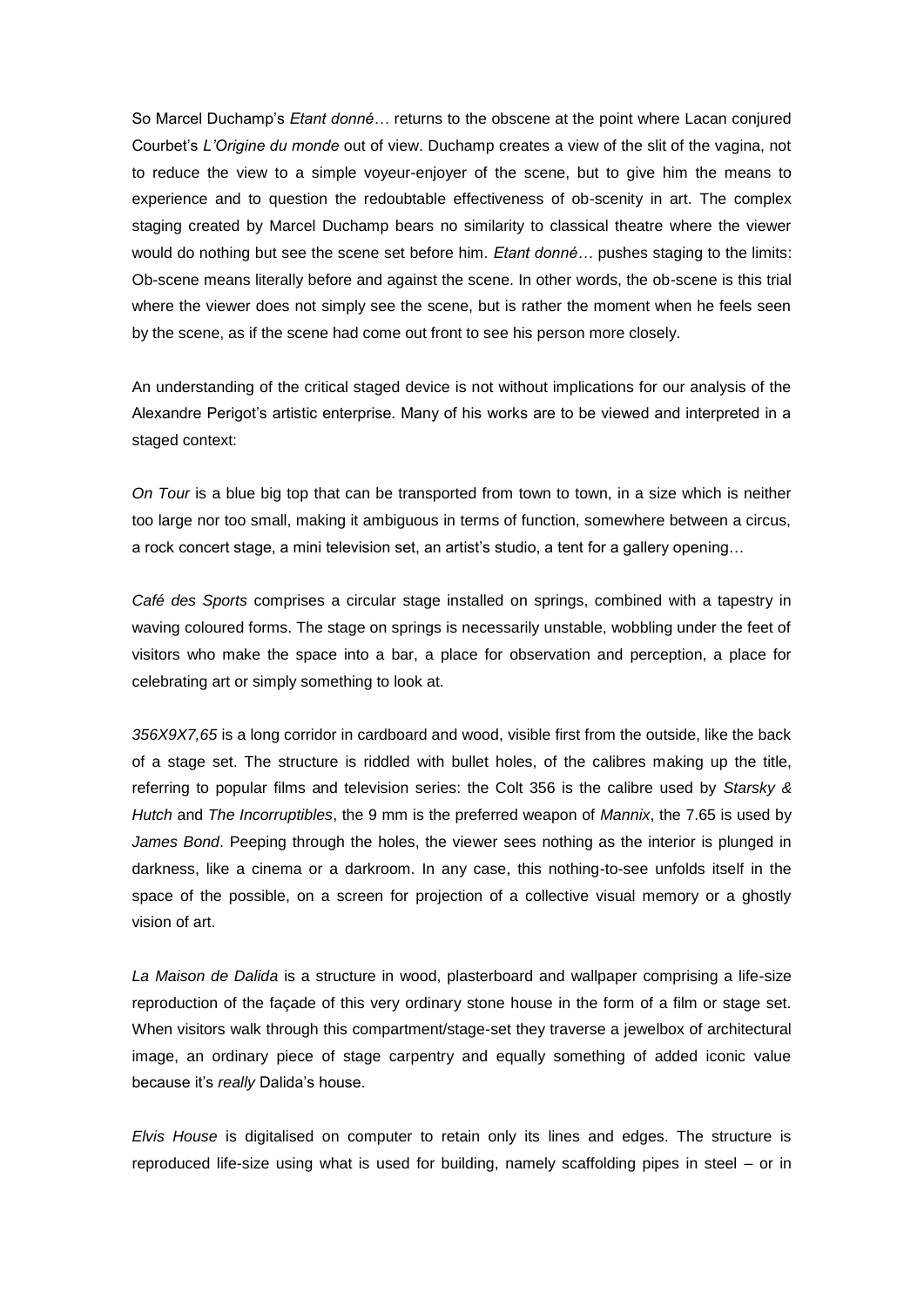bamboo in Asian countries. The skeleton of the *Elvis House* then becomes the stage for various musical and other performances.

In the palace series - *Palaispopeye*, *Polkapalace*, *Borderpalace* – the viewer"s experience of walking around is constrained and guided by rotating stages and moving partitions. The viewer penetrates an installation which draws on the design of video games (in particular the *Doom* software developed by Id Software, which served as the model for scenic design of future video games), the cinema set (in *Palaispopeye* we find photography of the décor used to film Altman"s *Popeye*), the reserve collection of a contemporary art gallery (*Polkapalace* brought together a part of the Arsenal Gallery"s collection of work by Polish artists).

This overview of the installations designed by Alexandre Perigot provides an indication that the artist's aim has not been to use stagecraft for pure blind enjoyment but rather to use enjoyment to undermine the usual exhibition scenario and to envisage new ways of displaying art.

The ob-scenity of the pieces developed by Alexandre Perigot starts with a procedure of amalgamating representation venues previously kept separate: cinema, theatre, gallery, photo laboratory, video game, concert room… The amalgamation caused by Perigot"s staged pieces causes representation venues to collide and the resulting conflicts, impacts and telescoping send each artistic discipline back to its own puzzles/impasses/aesthetic and ideological possibilities. So amalgamation into Perigot's work has nothing to do with naïve blending of artistic genres and interdisciplinary approaches that reduce artistic projects to the lowest common denominator. In other words, amalgamation in the work of Alexandre Perigot is something hybrid and incongruous, a block which displays is protuberances, its gaps, its failures, its extensions, because it is precisely here that renewed production of art becomes possible.

Accordingly, the ob-scene quality of *On Tour* is to contain in this modest object, the big top, the work, the exhibition, the artist and the public. This place, where there is nothing to see but everything to do, insidiously encourages the block of work-exhibition-artist-public to put on its own circus. But this obviously cuts both ways. *On Tour* proposes an art circus which undermines the celebration of the heroic figure of the artist and the merchandising of the object. *On Tour* is a simple big top which is put up, maybe next to an art venue, maybe next to a tennis court, but in any case it constitutes the arena for potential representation.

We will now hazard two perilous historical leaps in this big top for art proposed by *On Tour*. The first will be a quick comparison between the *On Tour* big top and Courbet"s pavilions built by the realist artist in reaction to the triumphal globalisation of the universal expositions of 1855 and 1867. The cultural and ideological levelling of universal expositions was of no interest to Courbet as they prevented him from showing his canvases in ideal display conditions. So the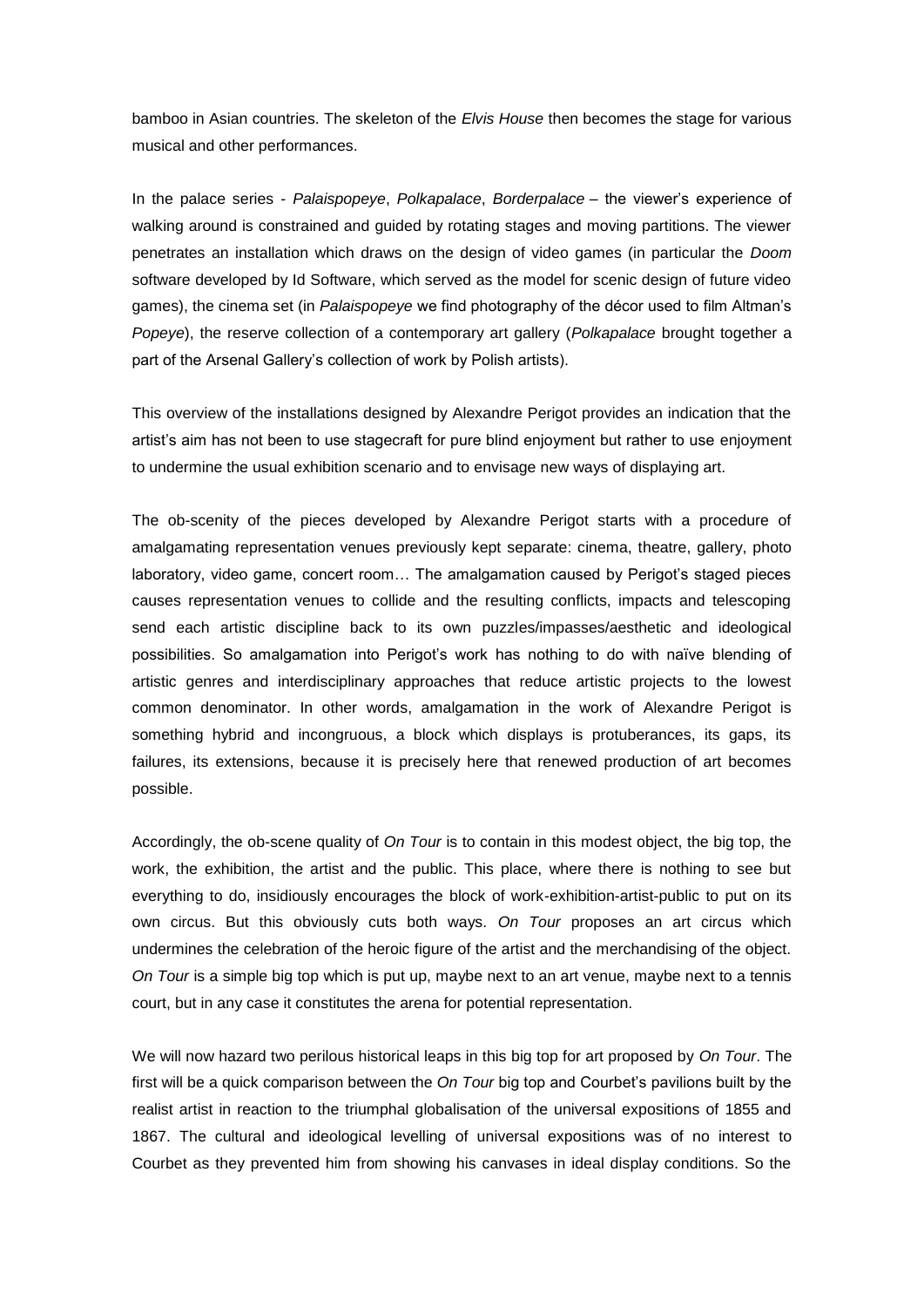Courbet pavilions blocked the effective and already well-oiled machine of globalisation which penetrated the economy, politics and art. It would be wrong to reduce Courbet's marginal pavilions simply to a gesture of modernist autonomy in art. His pavilions are acts with a deep structural effect in the quest for a prospective and subversive vision for art. *On Tour* is just this modest big top which is placed beside the hyper-structures of capitalisation and globalisation of image. But the modesty of the big top, the ambiguity of its size is where its strength lies: it offers a venue which is always possible for the making of art.

The second leap is a reference to the Russian constructivist artist El Lissitzky who, in the nineteen twenties, devoted himself to creating places of perception which abandoned the exhibition as the venue of contemplation, turning instead to a constructivist and critical practice of works and spaces. Today, the issues are radically different. The exhibition as a place of critical perception has become an exercise of style or a dogma, to the point where its countless contemporary manifestations compromise artists and institutions in works-exhibitions limited to a beatific stage-play where decoration, design and pretty poetry are at the fore. The absurd and ob-scene nakedness of *On Tour* runs counter to the staginess of art spectaculars, proposing a new critical space. This is perhaps the real art circus.

In *356X9X7,65* the corridor riddled with cinematic bullets is a powerful allegory which combines in the crossfire the death row of a film hero with the corridor where the image lives on. The piece pays homage to the predicates analysed above in Marcel Duchamp"s *Etant donné…*, as it definitively lays claim to the critical and subversive capacity of an installation that upturns our vision. But in contrast to Marcel Duchamp, the ob-scene no longer refers to the single question of the retinal and libidinal economy of art. The ob-scene is also found in the cinematographic bullet holes, as if to say that our eye, even before we looked behind the set, has already been bombarded by thousands of prefabricated images. Visual paralysis quickly sets in with the view of darkness, or rather in this (utopian) capacity to make darkness, in other words to design interior space as a virgin screen on which each viewer will generate his own image.

Felix Gonzalez-Torres also set out a similar line of questioning with his photographs and stacks of black sheets of paper labelled with dates and names which resonated (or not) with the subjective and collective memory of the viewer, causing the black background to serve as the receiver and generator of images both ready-made and waiting to be made.

*356X9X7,65* produces another stupefying amalgamation: the cavern in Plato"s images is here combined with the contemporary theme park. In the Platonic myth, man is chained to the imperfect world of appearances, images and artefacts being no more than pale copies of the pure ideas and of the perfect Being. In the theme park, we find the careful grooming of image to match unfailing revenues – mass-produced staging, costumes, physical performances, lip movements, shifting gaze, positioning of objects in space, the elevation of artist to hero before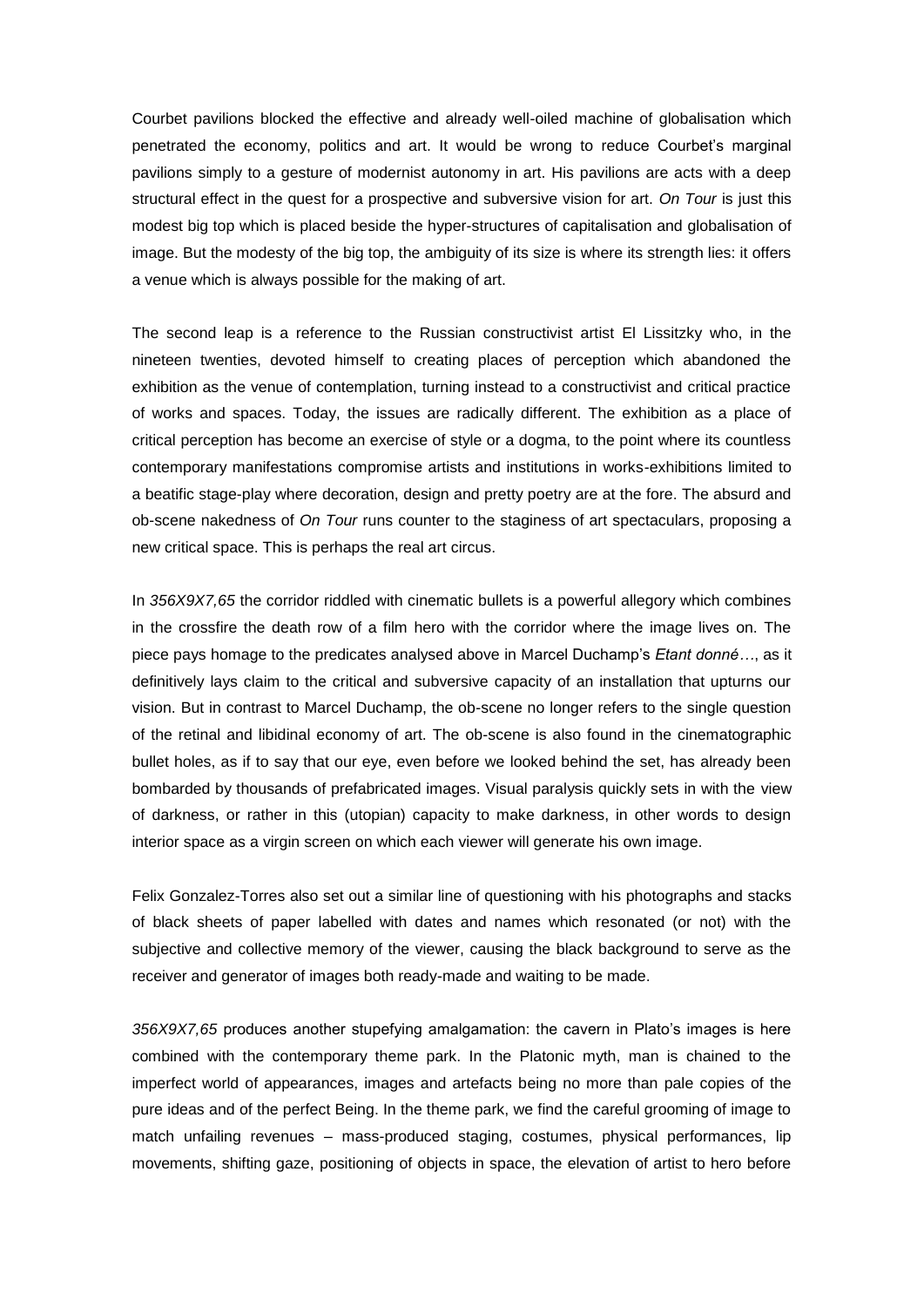his fictional figure – that guarantees the popular success of the spectacle, the film or the exhibition.

But let there be no mistake. Between the two myths, that of the Plato's vertical ontological hierarchy and that of the horizontal capitalist levelling, Perigot introduces visual extravagances and air pockets which can drive the eye and mind crazy.

It is clear that the ob-scenity in Perigot's works makes no use of the entertainment element for relational, socialising, community or tribal purposes. The real aim is rather to question the capacity of the piece – and the responsibility of the artist - to disengage from the technicalities of these theme parks in order to weave visual webs which are considerably more risky, monstrous, dangerous and exciting.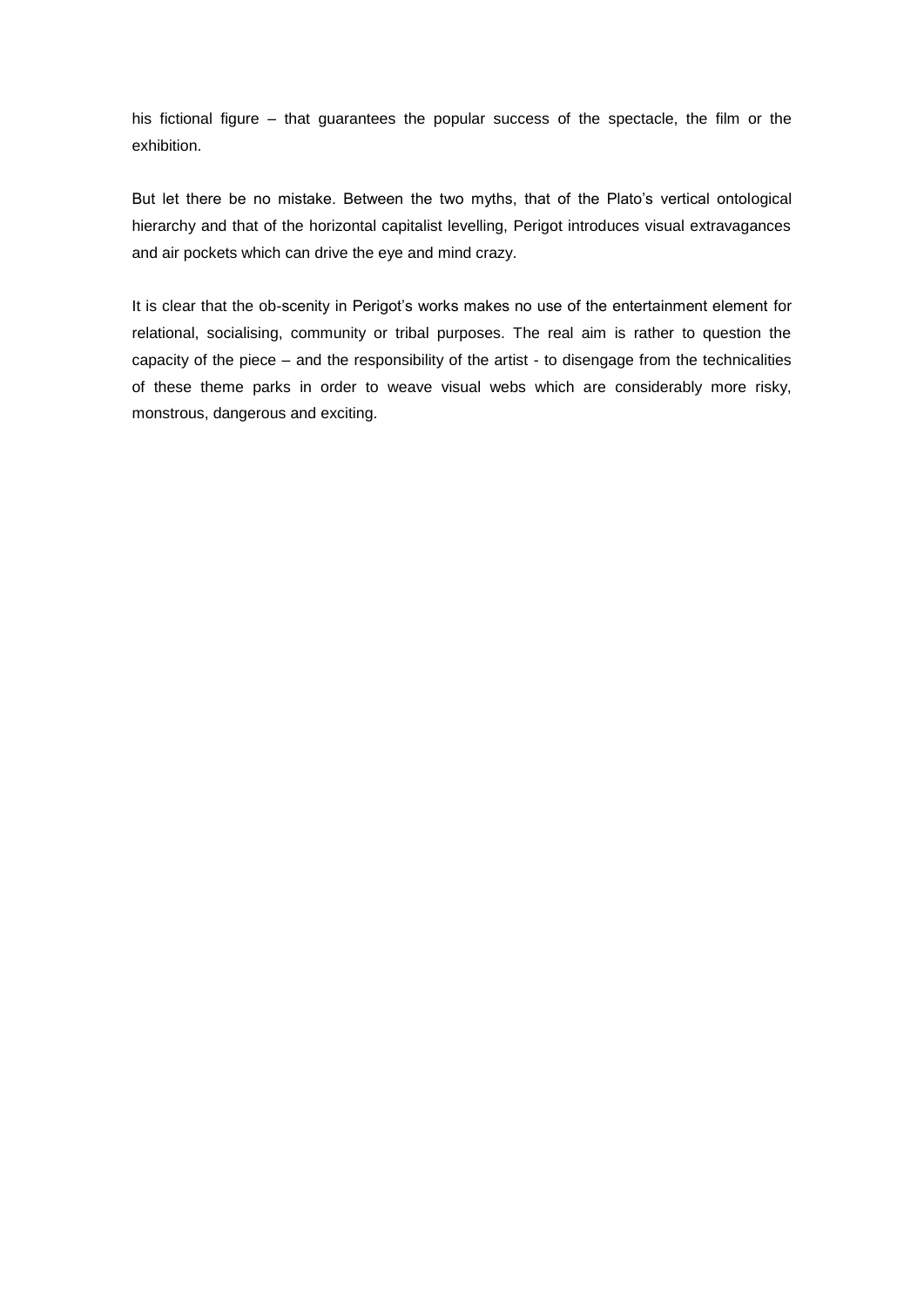### **Heroes & Artists & Co: it's all been seen before but there's everything left to do**

Perigot draws the outlines of a zoo-politics of art, in which he unabashedly mixes professional dubbing actors, artists, comic strip heroes, choreographers, sound effect technicians, film icons, musicians, mime artists, anonymous actors and monsters from video games.

*Double-double* (1995) is a series of seven photographic portraits. The artist first sought to use photography to restore a "real" body to professional dubbing actors whose voices are used to dub the words of film actors and animation characters: Aladdin, Donna Mills, Peter Falk, Kirk Douglas, Jean-Claude Van Damme, Clint Eastwood and Harrison Ford.

Each portrait is therefore a many-layered image. There is the first level of the photographic image which restores a body to the voice of the dubbing actor. But this layer is immediately covered by another: is the photographic portrait as real as they intend to show us? In the pose taken by the gentleman or the young lady"s expression, isn"t there already something of *déjà vu*? Whilst the photograph offers us the image of the real body of the dubbing actor, this body appears to be already inhabited by another. The fictional character is easy to recognize – for instance, the portrait of the actor dubbing Peter Falk resembles Inspector Colombo in every feature – or else we have a vague feeling that we recognize the on-camera bodily pose and facial expression. This second stratum clouds any assertion of identity in the portrait, and any pretension to truth-telling. It shows us above all that our contemporary bodies actually incarnate media images to the extent that they carry no natural or ontological identity. To live in society today there is the need to exist within the image of the other, generating frenzied cannibalistic ingestion of images of others in order to fabricate individual"s own bodies.

### Is this a tragedy? A sad observation? A piece of luck?

These same questions recur in the video *Kill Kill Chorégraphie* (1996): Alexandre Perigot"s set out to specify the performance of individuals that he had asked to mime their own death. The resulting video recording is a homogenous and repetitive series of postures, bodies dropping to the ground, expressions of pain, as if death could no longer be imagined except through the filter of cinematographic images of violence and slaughter.

*Kill Kill Chorégraphie* is therefore a homage to the films of Quentin Tarantino. Tarantino is the film maker who has most effectively taken advantage of this modelling of the body by image. He is now a past master in the radical transformation of cinematic stereotypes into hybrids and mutants which excel in the choreographic subversion, who wield the sword and the gun as easily as the conceptual weapon, who spill as much blood as grey matter. In his masterpiece *Kill Bill*, the hero is a woman who rises through all the ignominies of power, signing up for the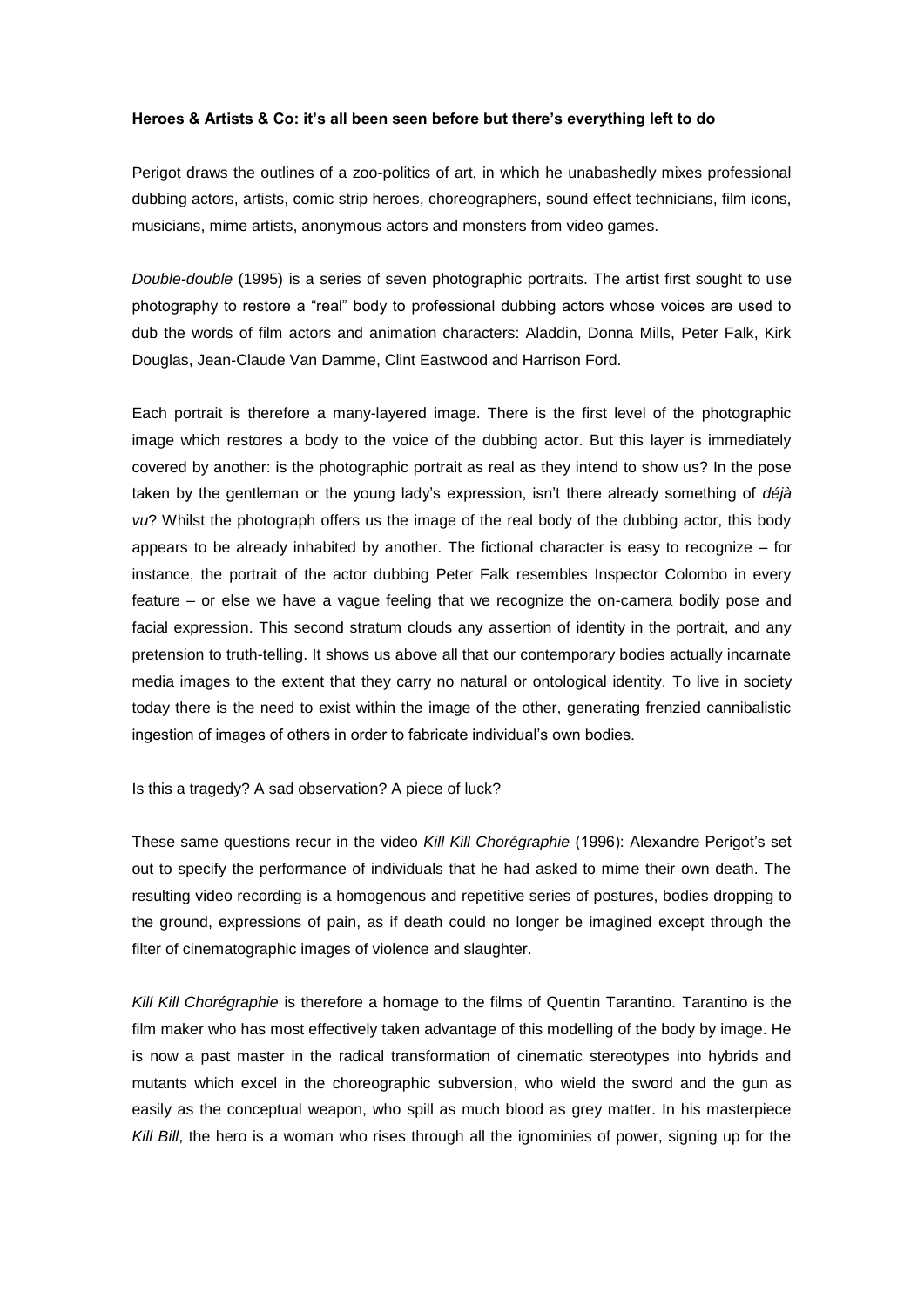full range of human monstrosity so as to regurgitate it in its full and explosive glory of killing machine and machine of desire.

In order to reach a better understanding of this milestone of a new politics of the body and of a reworked economy of image, the biologist and theoretician Donna Haraway formulated in 1994 the concept of the cyborg as the paradigm of the contemporary subject caught in a constructive hybridisation between animal-machine-organism. Her *Cyborg Manifesto* has nothing to do with the post-humanist stylisations of art of the nineteen nineties. Running counter to the radical revision wrought by the anti-biological postulates of the feminists and the dogmatic impasses of socialism, it proposes that:

*"A cyborg is a cybernetic organism, a hybrid of machine and organism, a creature of social*  reality as well as a creature of fiction. Social reality is lived social relations, our most important *political construction, a world-changing fiction. The international women's movements have constructed 'women's experience', as well as uncovered or discovered this crucial collective object. This experience is a fiction and fact of the most crucial, political kind. Liberation rests on the construction of the consciousness, the imaginative apprehension, of oppression, and so of possibility. The cyborg is a matter of fiction and lived experience that changes what counts as*  women's experience in the late twentieth century. This is a struggle over life and death, but the *boundary between science fiction and social reality is an optical illusion. (…)*

*The cyborg is resolutely committed to partiality, irony, intimacy, and perversity. It is oppositional, utopian, and completely without innocence. No longer structured by the polarity of public and private, the cyborg defines a technological polls based partly on a revolution of social relations in the oikos, the household. Nature and culture are reworked; the one can no longer be the resource for appropriation or incorporation by the other. The rela-tionships for forming wholes*  from parts, including those of polarity and hierarchical domination, are at issue in the cyborg *world. Unlike the hopes of Frankenstein's monster, the cyborg does not expect its father to save it through a restoration of the garden; that is, through the fabrication of a heterosexual mate, through its completion in a finished whole, a city and cosmos."<sup>5</sup>*

Donna Haraway"s thesis, once we get beyond the polemical tone, is fascinating because its conception of the modelling of the body is no longer based on melancholy slant or observation of the failure of a lost (post-)humanity. She definitively records the end of ontology, superseded by social politics, organic schemes and much more creative and diversified artistic representations.

<sup>5</sup> Donna Haraway, *A Cyborg Manifesto.* 

[http://www.stanford.edu/dept/HPS/Haraway/CyborgManifesto.html,](http://www.stanford.edu/dept/HPS/Haraway/CyborgManifesto.html) consulted 6 August 2008.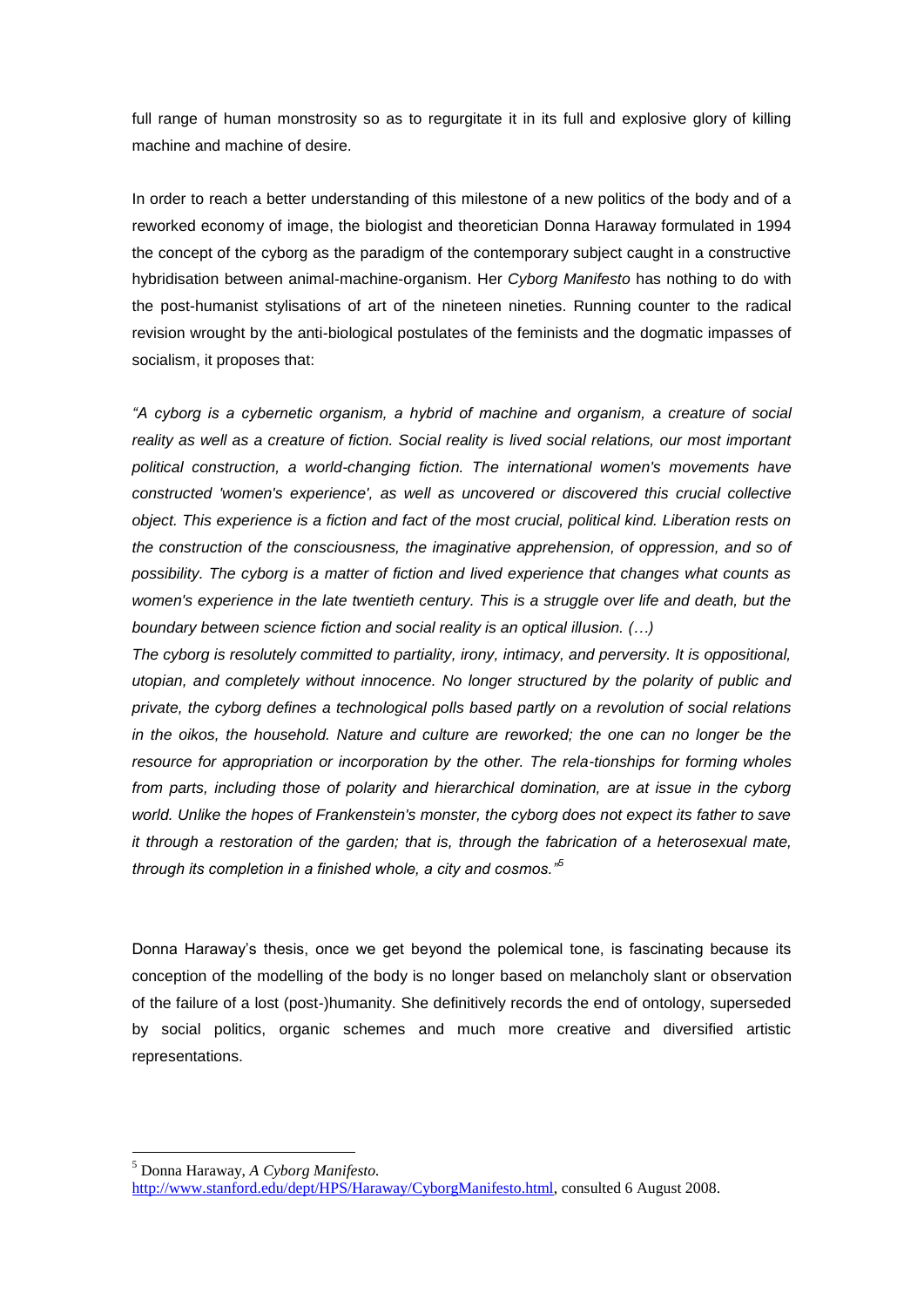The heroine of Quentin Tarantino"s *Kill Bill* rejoins in this sense Donna Haraway"s cyborg and Perigot's work looks forward to this zoo-politics of a human park designed in the bottomless well of mutant images.

*Synopsis-Catharsis* (1998) is a performance which lasts four minutes during a crescendo of fictional fighting and growing waves of breathtaking special effects achieved using foam machines, lighting, fire, cannon shots, shouts… The action, which is utterly unreal, is performed by around twenty young people from a difficult neighbourhood in Seine-Saint-Denis, taking over the entire façade and roof of a new building, the Métafort arts centre, in Aubervilliers. Somewhere between video game, *son et lumière* spectacular, *fête de quartier* local parties and suburban riot, the semantic and visual thrust of *Synopsis-Catharsis* is remarkably effective.

The performance was filmed and is the subject of a video with a duration of 1 minute and 50 seconds.

*Synopsis-Catharsis* provides a script to be performed and filmed, but it functions here as a manifesto against the staged spectaculars of the mass culture industry. Alexandre Perigot"s *Synopsis-Catharsis* takes issue with supposedly historical performances, which are in fact cunning propaganda vehicles and deeply reactionary, such as the cloak and dagger spectacle offered at the Puy-du-Fou theme park in the Vendée region of France. In order to reveal the ideological deviance of these amusement parks, Alexandre Perigot sets about hybridising these spectacles with the synopses of video games, offering a sort of virtual combat between adolescents and monstrous creatures. The viewer of *Synopsis-Catharsis* is confronted with a critique of twofold violence: the explicit visual violence from video games and caricatured to an extreme point by the young performers in Aubervilliers, and an ideological and covert violence contained in mass entertainment spectacles, the *ciné-scénies* of the political media, which are here rebutted in the heart of a working class neighbourhood.

*Fanclubbing* (1999) returns to the topography of humanity in full transformation. *Fanclubbing* is a changing piece, constantly growing, reactivating an *atelier* at various locations around the world where drawings are created on the basis of the autographs of stars from the worlds of film, sport and music. There is also video footage of musical performances by the Japanese drag group *Diamond for Ever*. At the same time, a slide show projects alternating images of street musicians and figures from the Japanese star system.

*Fanclubbing* is a vortex of visual, sound and performance elements where nothing knows what is what any longer, as each one imprints on the other, imitation of words undermining the reproduction of images, bodies transforming themselves as they take on the voices of others – for instance, Simone Fukuyaki singing Charles Aznavour is worth the trip… *Fanclubbing* is a piece which definitively topples the reproducibility of the work of art in the era of unsuspected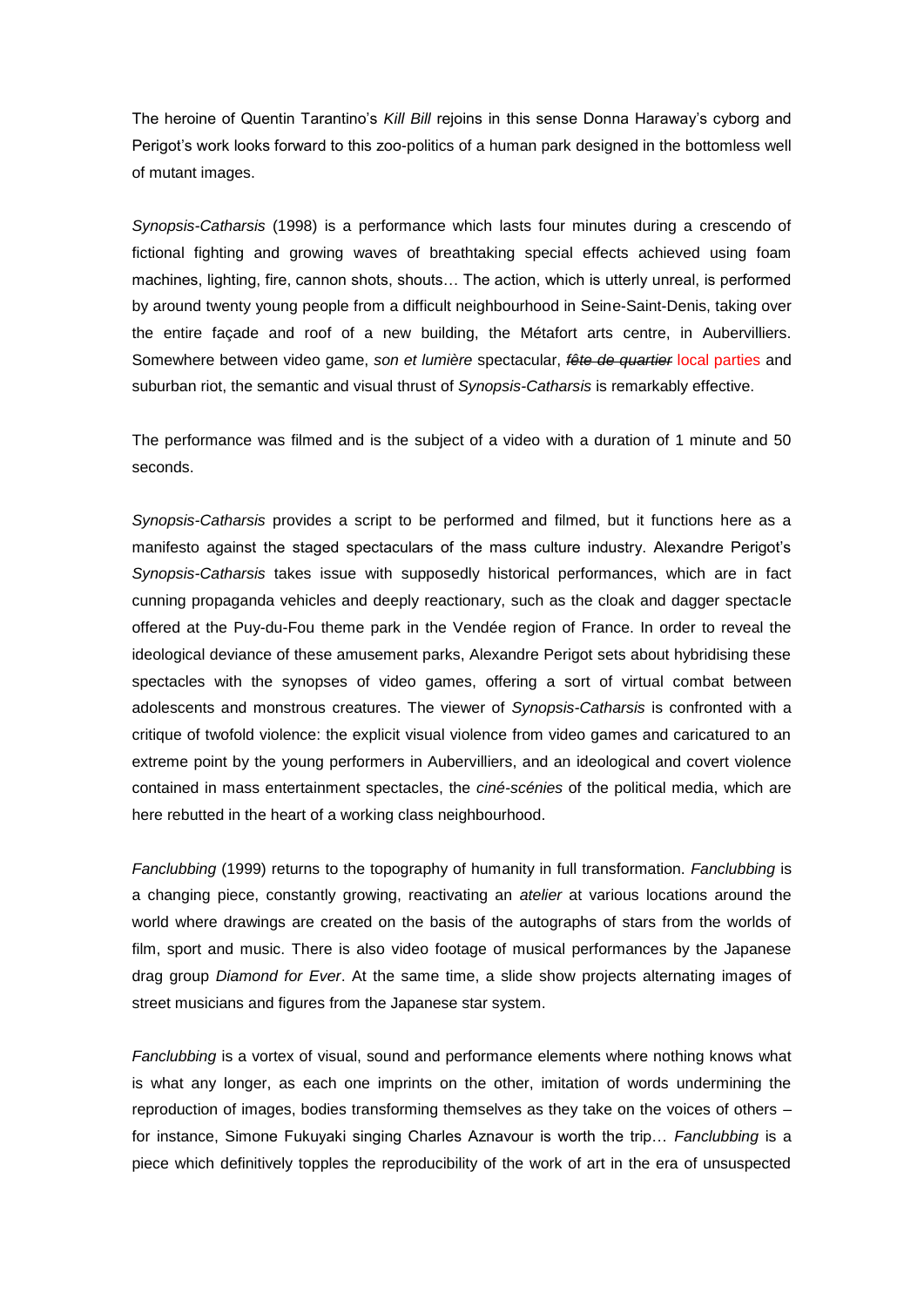creative power. *Fanclubbing* is also a vast landscape of linguistic, sound, human and fictional creatures. *Fanclubbing* is obviously not about celebrating the other in the self, nor about "stupid" imitations of the star of our dreams. The piece sets in motion a mechanism of representations which reveal and "perform" – as much in it linguistic, bodily and visual range – the artificiality of what is habitually regarded as natural and ontological.

In his essay *Règles pour un parc humain* (Rules for the Human Park) Peter Sloterdijk offers a review of humanism, pointing out how far the centralised knowledge and power of man and the ontological question have infiltrated the arts and politics, generating their most beautiful creations as well as their worst totalitarian outcomes:

*"Literature, correspondence and humanist ideology today exert only a marginal influence on*  modern mega-societies in the production of the politico-cultural connection. (...) The latent *theme of humanism is therefore the de-savaging of man, and its latent thesis is the following: good reading will tame customs. (…) To think that men are "animals under the influence" is part of the humanist creed, and hence the importance of subjecting men to good influences. The rules of humanist behaviour recall – with false innocence – that the battle for man is ongoing, that it unfolds as a struggle between bestialisation and domestication."<sup>6</sup>*

Underneath its light-hearted surface of a drawing workshop and mimetic performances, Perigot's *Fanclubbing* uproots the postulates of the ontology of the work of art, turning instead to a Dionysian creation which embraces Nietzsche"s proposition of the power of permanent creation, always unfinished because it is ceaselessly being varied, mutated and extended.

1

<sup>6</sup> English translation from: Peter Sloterdijk, *Règles pour un parc humain*, Paris : Mille et une nuits, 2000.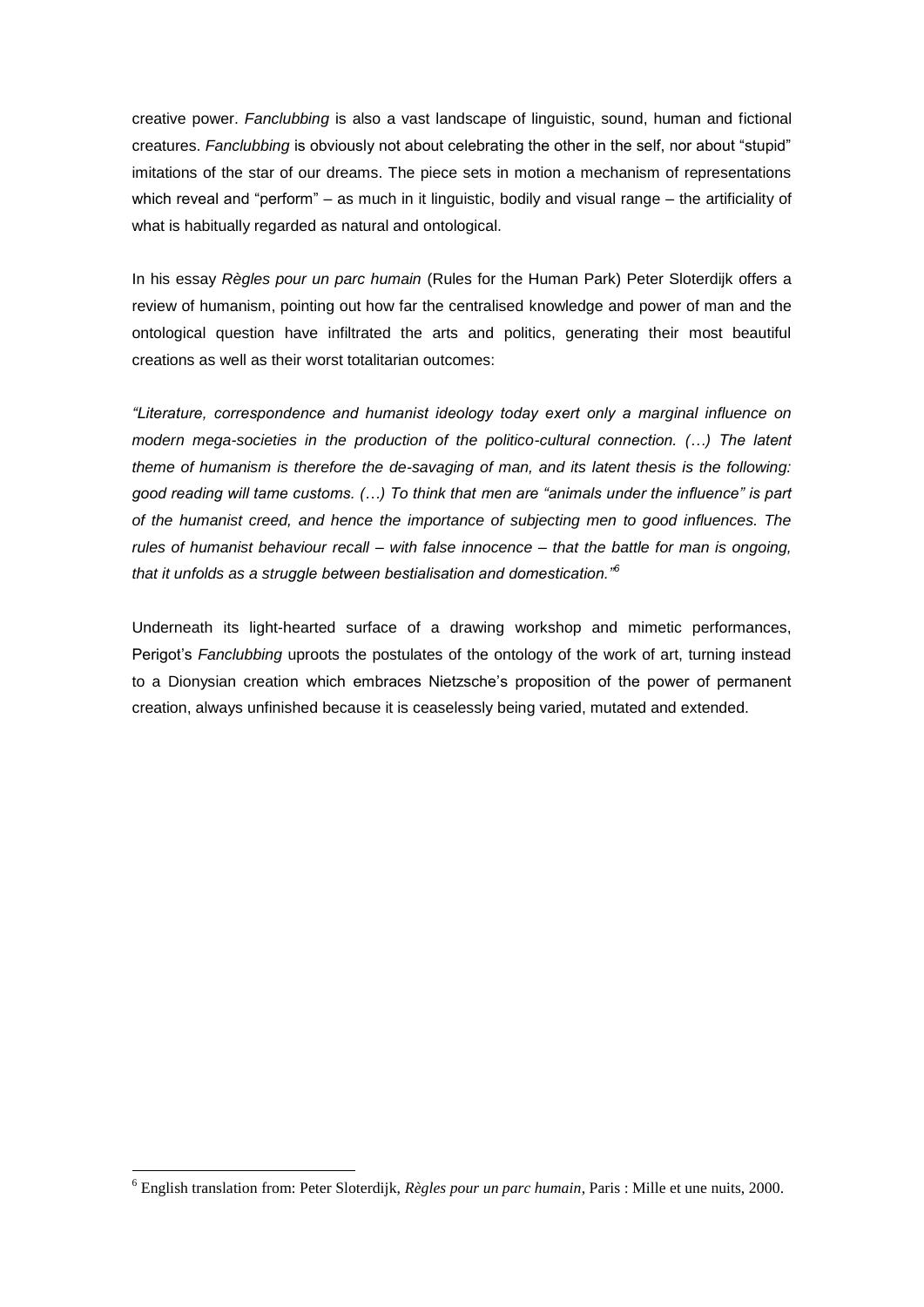# **Overthrowing the image**

In the twentieth century, the work of art was assimilated into a language. The images of art are decrypted using the syntactical and paradigmatic structures of the linguistic and semiological model. Art historcans and theoreticians have used these disciplines to open up the work to a better understanding of its discursive modes – narration, description, fiction, poetry, storytelling… - and to free it from its exclusively ontological status in which it was trapped as an aesthetic object subject to a judgement of taste.

Some questions still remain:

<u>.</u>

- By positing the artwork as a pure sign and a pure discursive structure, are we not taking the risk of reproducing a new essentialist stance in art?
- Are we not mistaking the object of study, as analysis reduces the work to a signifier, without at the same time analysing the administrative, institutional, political and economic apparatus that produces discourse on art?
- And even when the institutions engaged in speaking of and managing works of art are studied, are not certain works encouraged to generate their own discursive and aesthetic impasse, as is the case today, for example, of the art of institutional criticism?

It will be clear that these issues are raised here as self-criticism as it is impossible today to deny the crucial contribution made by these studies in the field of knowledge of art. Nonetheless, certain thinkers have alerted us to the risks of excessive dogmatism trapping the object of study within the sole status of sign and structure. Michel Foucault is very explicit in this regard, when he distinguishes his research from the structuralist methodology:

*"Structuralism consists of taking sets of discourse and treating them merely as utterances, in looking for the laws of passage and transformation, the isomorphisms between these sets of utterances. That doesn"t interest me."<sup>7</sup>*

It goes without saying that Foucault's thought is never reduced to the study of discourse as strict form or structure. For the philosopher, discourse is a *praxis*, it builds power relations, it legislates, administers (itself), institutionalises, instructs, disciplines the body and the life of individuals. In reality, the study of language and the analysis of discourse could never be contained within a science. They will discover their effectiveness in unveiling discursive practices from which power relations can better be detected and combated in their claims to speak the truth.

<sup>7</sup> Translated from: Michel Foucault, « La vérité et les formes juridiques » (1973), in *Dits et écrits, volume II, 1970-1975*, Paris : nrf/Gallimard, 1994, p.636.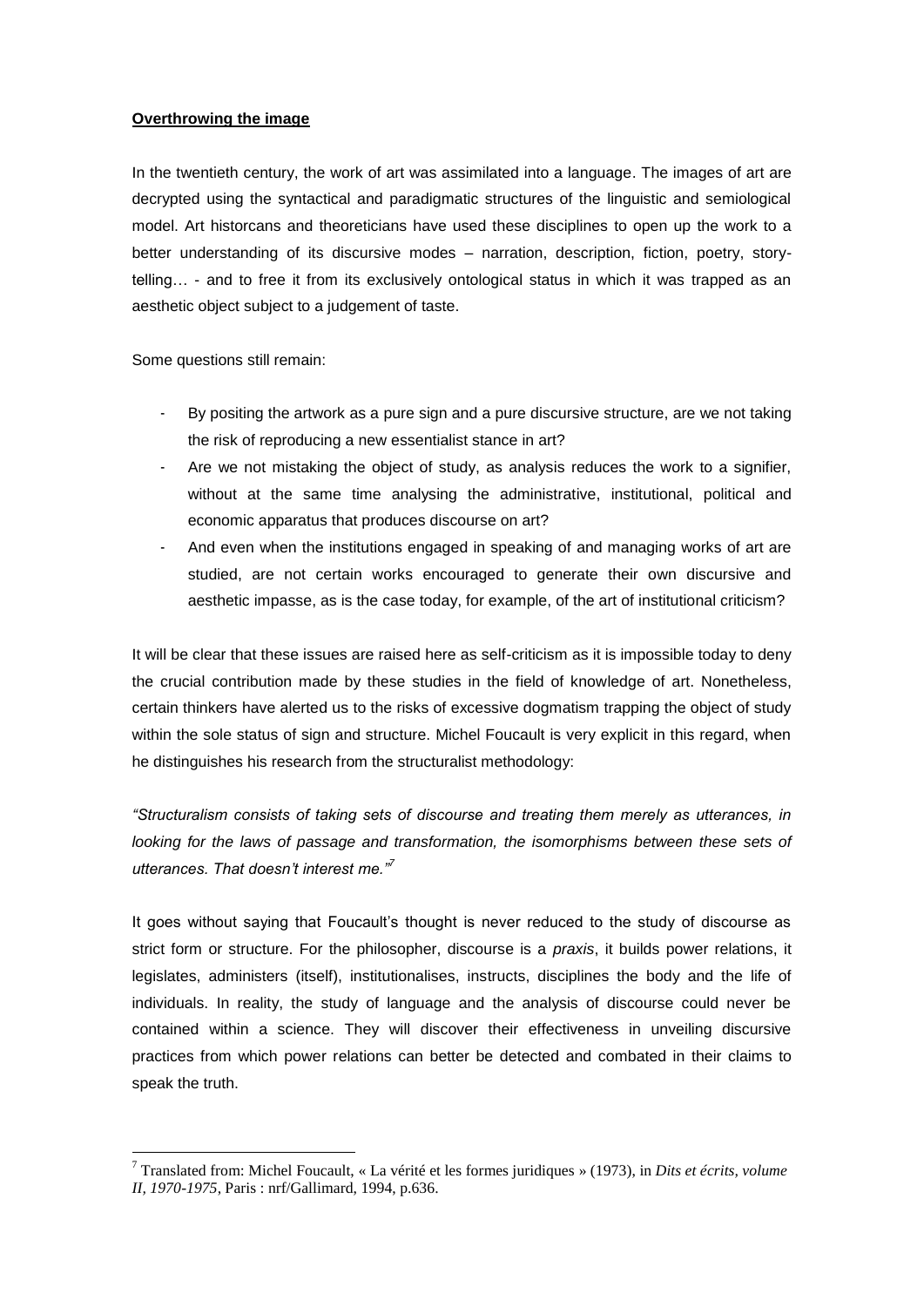On the subject of the forms of art, Michel Foucault also specifies that the work of the artist and the philosopher consists not of categorising, structuring and systematising, but of evading categories, taking the risk of a-categorical thought:

*"To think in the form of categories, is to discover the truth in order to distinguish it from the false; to think an "a-categorical" thought is to stand up to dark stupidity, and, in a lightning flash, to distinguish ourselves from it. Stupidity contemplates itself: we gaze at it, allow ourselves to be fascinated, it carries you gently, we mimic it as we surrender to it; we lean on its formless fluidity; we look out for the first start of imperceptible difference, and the gaze empties, we spy, without fever, the return of the glow. To error we say no and we delete it; we say yes to stupidity, we see it, repeat it and, gently, we call for total immersion."<sup>8</sup>*

## *Montage*

<u>.</u>

The work of Alexandre Perigot has to be recognized for clinging at all times to the a-categorical thread, for taking the risk of error rather than that of resplendent stupidity. Perigot"s pieces effectively involve fabrication, accident, a reversal in the situation. They also reflect a deeply sophistic stance which consists of taking charge of the materiality of visual or textual language. Once said, there it is, it has to be worked with and the junctions have to be found to produce something else.

What is absolutely astonishing in Perigot's work is that the materiality of the language, the anomaly, the a-categorical approach are revealed in the most conventional and codified forms of image production.

This is what happens with one of his earliest works, *Réanimations* (1994), which consists of an artist"s book and a video showing in a continuous loop a succession of drawings taken from manuals for household, paramedical and industrial appliances. A never-ending display of hands. Hands are placed at the service of correct use of the consumer artefact. They turn, screw, cover, fit together, take the top off, block, position, open, turn over, skewer, swivel… These are disembodied hands, hands instrumentalised in death, most often the hands of women that know only how to do this and nothing else. They are pure insignificant signifiers, hands cut off from the rest of the body to be reduced to a function and a stereotype of the standard consumer.

The video *Réanimations* accentuates the loop of decontextualised units, unconnected with each other. The *montage* procedure exploits not so much the association of images as the joint presentation and juxtaposition of units. It is this articulation of differential units that generates

<sup>8</sup> Translated from: Michel Foucault, « *Theatrum philisophicum* » (1970), in *Dits et écrits, volume II, 1970-1975*,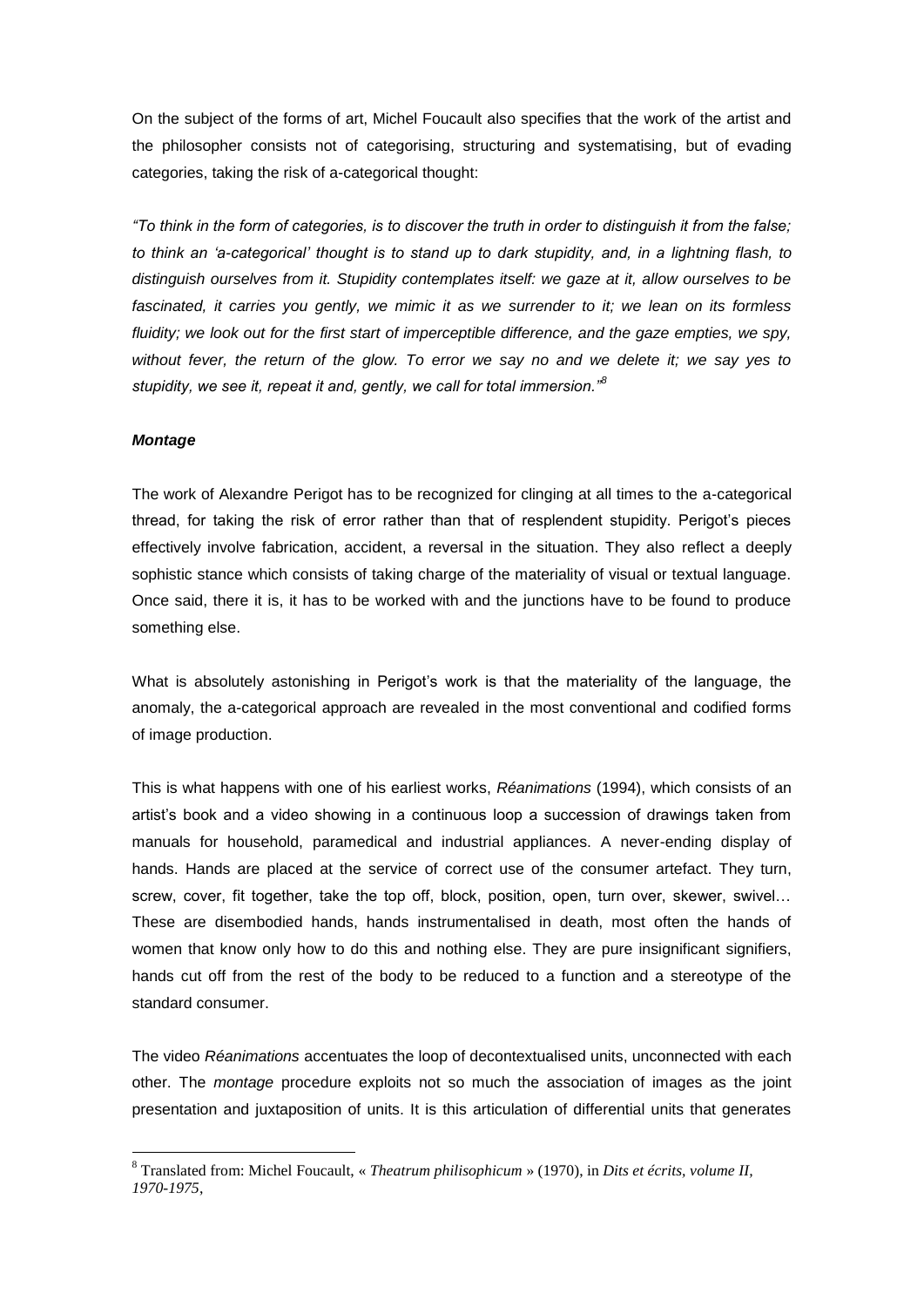friction, a differential relationship in repetition, a movement that undoes automatism. It is also no accident that the video is accompanied by a single, dry, rhythmic sound, which appears to bear time for the hands. The video and audio *montage* in *Réanimations* recovers the correct use of things for something else: a totally absurd and useless way of using image. But this visual anomaly in the *montage* allows the hands to be reinvested with a physical, energetic, erotic and conceptual charge. They are reanimated in carrying their power of manipulation to the limit.

In *Réanimations* it is possible to perceive that the meaning of the image is no longer restricted to a single semiological model, despite the all-powerful presence of the ultra-sign "hand" which uses the object whilst indexing the viewer"s eye. The model is no longer that where the structure of the connections between the units, the parts and whole would form a coherent whole. *Réanimations* makes use of the creative procedure of *montage*. In *montage* the associative linearity between the images which would constitute the narration is not exposed. Instead, *montage* shows the confrontation between the sequences and that which exists between the sequences. As Dork Zabunyan has judiciously observed in his analysis of the writings of Gilles Deleuze on *montage* in image-movement:

*"It indicates that the "false join" is not absent from this cinema, but it intervenes only by may of "anomaly of movement" or "troubled association" between the images, not affecting "the indirect*  action of everything on the parts of the whole'. According to Deleuze, 'the question is not that of association or attraction between images', but that of 'the interstice between images, between *two images""*. 9

## *Agencement* **and dislocation**

<u>.</u>

In his video-sound piece *Blondasses* (2006), Alexandre Perigot inflects *montage* through the use of *agencement* (often translated as "assemblage").

The artist first identified and conducted a visual selection of blonde models and actresses: Claudia Schiffer, Pamela Anderson, Sharon Stone…

This preparatory stage might appear anecdotal, but it nevertheless shows how the resulting video-sound piece rests already on an image of an image of an image: stereotypes of femininity have been developed from the real bodies of women, and star icons from the world of entertainment have emerged from these stereotypes of femininity: the blonde reduced to her hair and the surrounding emptiness. The fetichisation of the body and the visual instrumentalisation of the woman are pushed to paroxysm in *Blondasses*: the selected hairstyle of the blonde icon is tousled and restyled in a wheat field in the open country. Labourers, artist

<sup>9</sup> Translated from: Dork Zabunyan, *Voir, parler, penser au risque du cinéma*, Paris : Presses Sorbonne Nouvelle, 2006, p.199.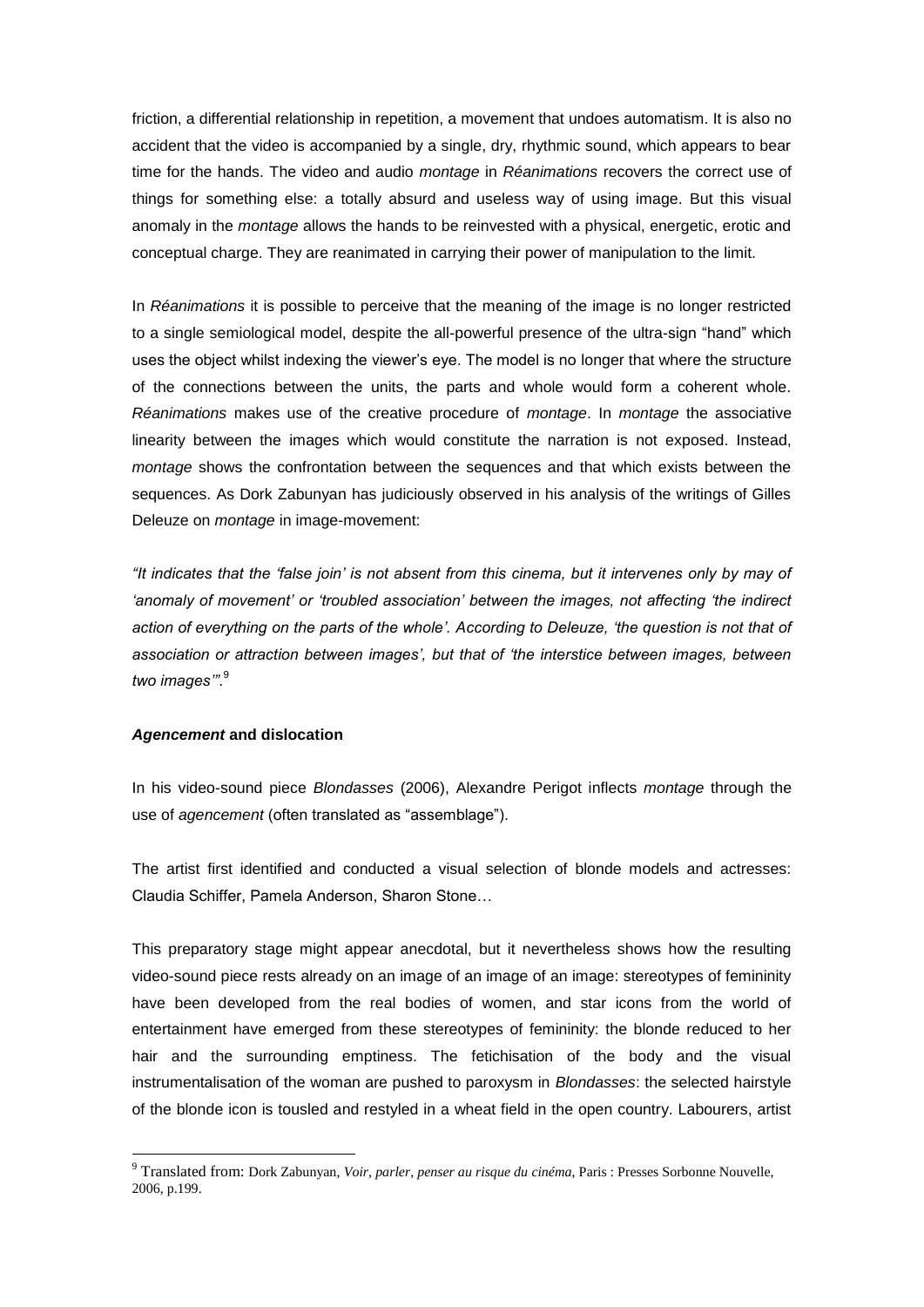and assistants come together to build haystacks of blonde hair like ears of corn. But this is also dislocated from the farm field to the audio-visual *montage* bench: the agro-capillary action was photographed and filmed, and then the whole was reassembled in video sequences, in the manner of a slide show. The *Blondasses* video has nothing of the documentary about it. *Blondasses* emerges from an extremely particular video and audio *montage*. The visual *montage* follows the slideshow format, with the assembly of fixed images in a sequence, a procedure which was until very recently looked down on because of its bastard status, somewhere between film and photographic exhibition. The audio *montage* derives from a text written by the art critic Jean-Yves Jouannais on the *Blondasses* project. This text was then digitalised and read by a computerised voice, designed to translate literally from English to French. This results in a sound score where the digitalised voice becomes almost incomprehensible, except for a few short phrases, but a text where the digitalised voice seems to have eaten the words at the same time as pronouncing them.

With *Blondasses* we are faced with a work where the art of *agencement* attains a rare degree of power. Unlike narrative or documentary composition, *agencement* works on the disjunction of elements, on digging gaps and not on unitary harmony. *Agencement* creates blocks which are sometimes amalgamated whilst retaining their differences, sometimes drily juxtaposed, other time rubbing up against each other in confrontation. These are all types of *agencement* which go into the making of *Blondasses* and produce instability, passage, rupture, visual, sound and semantic story within a story. In any case, the piece compromises the regimes of truth, obviously that of the fetichisation of the female body, but also that of the making of images. Suffice it to see how Perigot moves cheerfully from references from the start system culture to that of the agricultural world in the midst of GM crop mutation, whilst making a detour through the history of art – the fields of Van Gogh and Millet"s harvesters, all within spitting distances… The *agencement* of *Blondasses* also turns its derision on the figure of the artist, refusing any heroic authority for the creator other than the responsibility to undergo the unstable test of sensation and thought drawing on profoundly heterogeneous meditations.

The analysis of *agencement* would be incomplete if this procedure were not seen in its political perspective. *Agencement* actually tests the limits of representation by subjecting it to the trial of irrationality, in other words by driving through it the possibilities of a critique of the *topos* to be reconfigured, de-spatialised, transported, upset, stretched…

*Elvis House* is a stunning sculpture in steel or bamboo, minimalistic, rigorous, dry, stretched like a bow, which generates its exact opposite, in other words a chaotic, vertiginous and swirling space of sound blocks and geopolitical blocks at constantly shifting frontiers.

*Elvis House* sets out to reconstruct the King"s house, Graceland, originally built in Memphis in the United States. The architecture of the 24-room house has been digitalised and reduced on a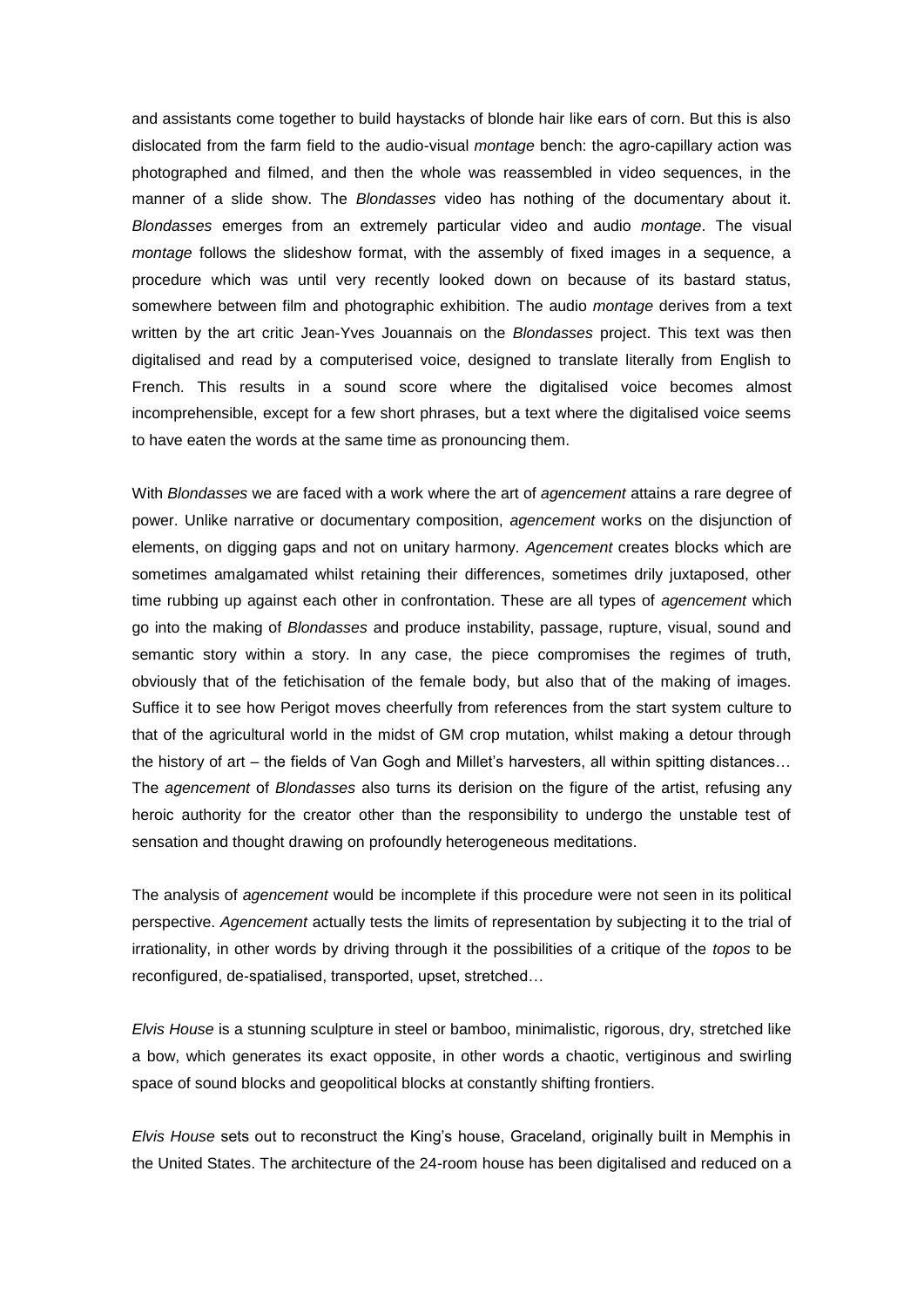computer to retain only the skeleton of the lines marking the façades and interior walls. The digitalised image is then redeployed in three dimensions over a surface of 150 m2 and a height of 9 m. The specific feature of *Elvis House* is the material in which it is built: scaffolding in steel for the western version, bamboo scaffolding for the Asian version. Materialist tautology: the material in which *Elvis House* is built is the same material that is used in building houses. Scaffolding is above all the material which best indexed this starting point for a permanent and unlimited construction. *Elvis House* has been erected and will continue to be shown in various cities around the world: in the grounds of Parc de la Villette in Paris (2005), in the paddy fields of The Land Foundation in Chiang Mai in Thailand (2006), in a public square in Riga, Latvia (2006), inside the Tramway contemporary arts centre in Glasgow (2007), and at the Berardo Contemporary Art Museum in Lisbon (2008)…

Here we are in the presence of *Elvis House*, where the extreme rigour of the architecture contrasts with its extensions, its aggregations, its visual and sound transfers. *Elvis House* doesn't possess the space but it infiltrates and lets itself be infiltrated from all sides. It's a house that turns upside down the power of globalisation and standardisation.

*Elvis House* was first uprooted from its private pedestal and national territory – the United States of America – recalling on the way the uprooting experienced and practiced in his work by Elvis Presley himself, who never ceased to rub up against his Native American origins, his references to the African sonorities of Rhythm & Blues, reprojecting a hybrid musicality on the city of Memphis which was then to become a nodal point in the musical and historical revolution in the United States. *Elvis House* was then shown at various locations around the world, but this was to cover the world mapping of another neglected topography, that of the sound territories fusing Western and Eastern Europe, the Americas with the countries of Asia. Alexandre Perigot will take care, with each showing of *Elvis House*, to activate it through sound performances confounding any tendency to a fixed territorial position, and instead propel the exhibition and its venue into a dense and uncontrollable web of soound.

So when *Elvis House* was shown at the Tramway Gallery in Glasgow in 2007, it was erected actually inside the building, partly blocking off the entry and saturating the exhibition space. Visitors found themselves right inside the vast metal structure, walking unawares through rooms in Elvis" house. It was only on coming out of the other side of the structure that they could step back and view the outline of the *Elvis House*. For the opening, Alexandre Perigot invited three very different musical outfits to perform and inhabit the *Elvis House*:

- A Glasgow choir The Parsonage which sang the Elvis Presley ballad "If I can dream", an explicit homage to Martin Luther King.
- The British/Hungarian rock duo, Agoskodo Teliverek, which electrified the venue with their guitars and untrammelled vocals.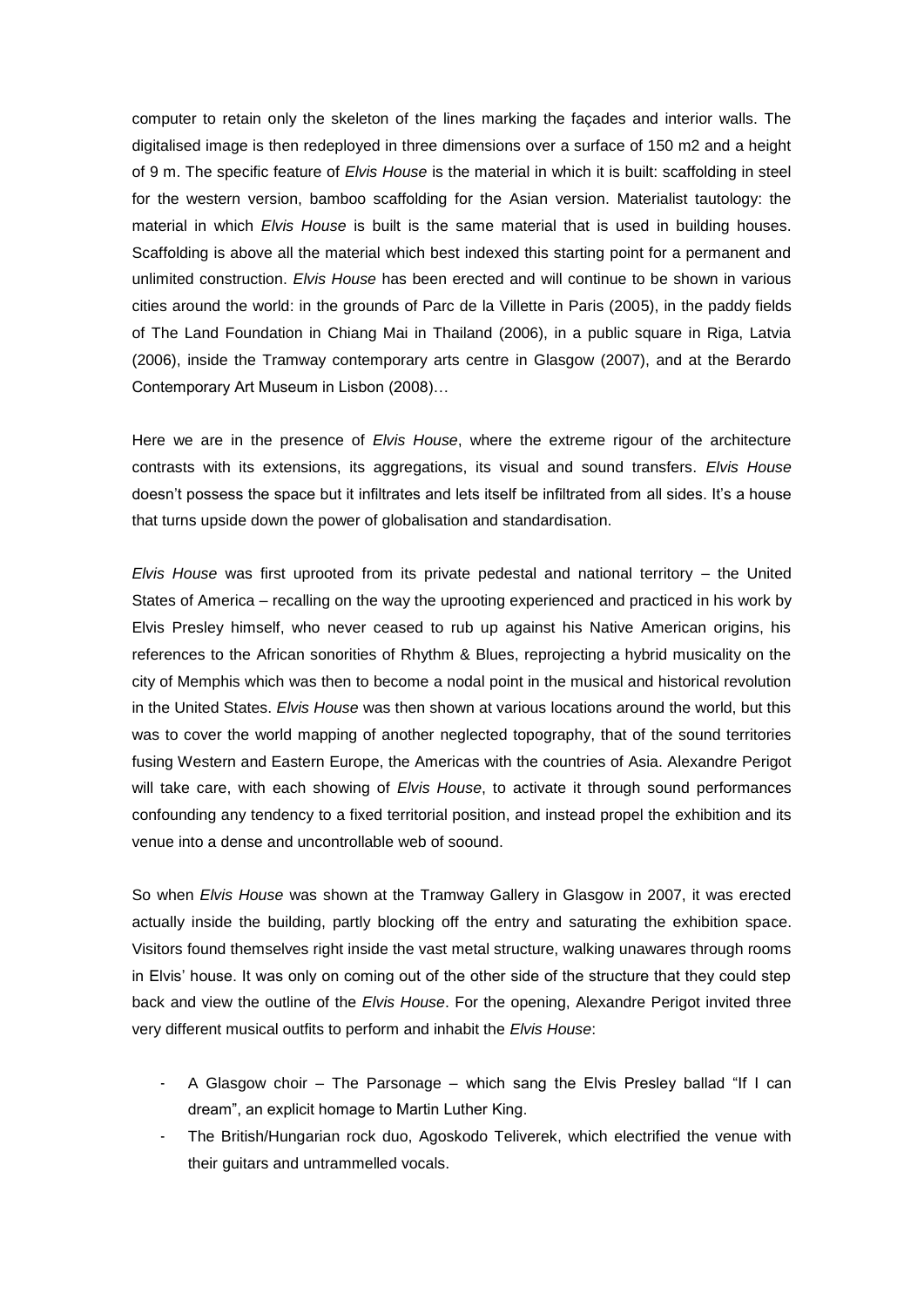Simon Fisher Turner whose electronic mix offered the experience of a masterly layering of rock music from Eastern Europe.

*Elvis House* is therefore a visual clutch connecting to the political static of frontiers, showing that local, national, European and global identities are constantly overstepped by the sounds emanating from the house. It matters little that the defenders of the autonomy of art are disappointed, it matters little than the champions of art for looking at are disturbed by the music in their viewing of the fine sculpture, it matters little that the sounds cannot be definitively contained within the House, and it matters little that the partisans of one musical style cannot stand the cohabitation with differing and opposing sound worlds. We are there at the heart of a creative power belonging to *agencement* as defined by the philosopher Gille Deleuze:

*"The minimum real unity is neither the word, nor the idea or the concept, nor the signifier, but*  agencement*. It is always* agencement *that produces the utterances. (…) The utterance is the product of collective* agencement*, which brings into play, within us and outside us, populations, multiplicities, territories, futures, affects, events. (…) The difficult thing is to make all the elements of a non-homogenous ensemble to conspire, to make them function together. Structures are connected to conditions of homogeneity, but not* agencement. Agencement *is the co-functioning, "sympathy", symbiosis. (…) But sympathy is nothing, hand-to-hand fighting, hatred of what threatens and infects life, loving where it proliferates (not posterity or descendents, but proliferation…)*" 10

So it should be no surprise that the artist Alexandre Perigot has chosen the scaffolding pipe to trace the line of flight. Line in *Elvis House* draws not only the architecture, it doesn"t shut in individuals or life, it doesn"t define the history of music: it opens, it mixes, it connects, it fans an incandescence in the life around it. Line in *Elvis House* is also a visual material – the scaffolding pipe – an abstraction of a sonority which manifests itself in infinitely extendable infra-low and ultra-high notes. Line radically eliminates location. As Chris Abani did in his novel *Graceland<sup>11</sup>* , a hallucinatory transposition of Elvis" house to the city of Lagos in Nigeria, reincarnating Elvis in the skin of an adolescent, cutting the house off in a creeping ghetto of poverty, crime and delinquency. The lines of de-territorialisation worked by Perigot and Abani with their Elvis Houses constitute the measureless and indomitable power of working through *agencement*:

*"It is all a question of line, there is no considerable difference between painting, music and writing. These activities are distinguished by their substances, their codes and respective territorialities, but not by the abstract line they trace, that runs between them and carries them to a common destination. When we trace a line, we might say, "this is philosophy". Not at all because the line would be a final discipline, a last root that would contain the truth of others, on* 

<sup>10</sup> Translated from: Gilles Deleuze, Claire Parnet, *Dialogues*, Paris : Flammarion, 1977, p.65, 67

<sup>&</sup>lt;sup>11</sup> Chris Abani, *Graceland*, Paris : Albin Michel, 2008 (2004).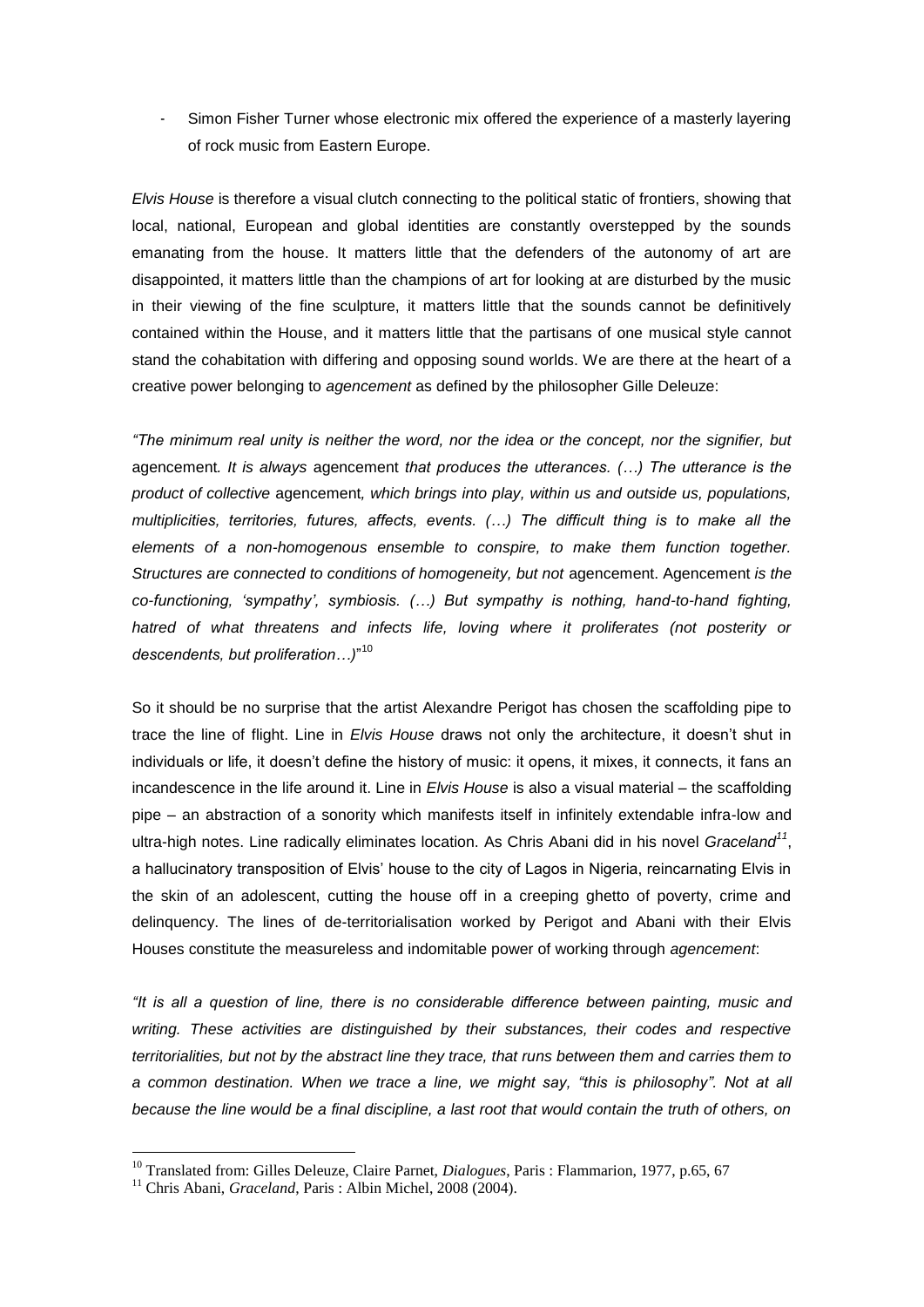*the contrary. Even less than popular wisdom. It"s because philosophy is born or produced from*  behind the painter, the musician, the writer, each time the melodic line leads the sound, or the *pure drawn line leads the colour or the written line leads the articulate voice"*. 12

### **Flows and winds**

Alexandre Perigot uses *agencement* to set the air circulating, in currents.

An example of flow is found in *Sometimes You Win Sometimes You Lose,* a phrase written in 50 metres of PVC piping, which is disconnected and propelled through space. It's impossible to read the phrase, the piping of the letters is stretched, and then contracts, disseminating itself through the host venue, as empty space opens up for it and in line with the partitions which close it in. A mysterious object is propelled through the closed tubular circuit and the visit can try to reconstitute the phrase from the sound. The object is closed in the tub but the sound it generates cracks open a new space. *Sometimes You Win Sometimes You Lose* is also an artist's book to be read in the two senses, a book saturated with contradictory images. After linguistic and visual experiments of Mallarmé - *Un coup de dés jamais n"abolira le hasard* – or Marcel Duchamp – *A bruit secret* – Perigot unfolds a work where the phrase "readymade" acquires a particular density according to which it resonates with the contradictory babbling of language and the media of the contemporary world. As Pavel Moscicki has astutely observed, we should not let this ambiguity be clouded by a one-sided vision of his work:

*"Because just as the ambivalence of* Sometimes You Win Sometimes You Lose *is nothing less that an* aporia *of our time, inscribed on the very heart of its* Leitkultur. *There is no turning back on the path which leads – as Perigot has magnificently and very clearly demonstrated – to the*  pandemonium of fundamental incoherence that nestles at the heart of our sensory and social *experience. If we want to bear these "difficult times" and invent another soundtrack for the coming century, another music capable of filling our empty shells, we need to start by listening carefully to the murmur of the past which is forgotten and therefore so intensely present*."<sup>13</sup>

*Funkypipe* is a seriously grotesque piece, where three deranged bookcases in steel piping perform a belly dance in front of a tapestry reproducing a popular painting of a sunset over an oilfield in Bakou. The viewer is the frustrated witness of a party that celebrates with sticky romanticism the coming death of the black gold, but above all the domination of world populations by petroleum cash. In the absence of wine, Dionysus will have to make do with oil.

<sup>&</sup>lt;sup>12</sup> Translated from: Gilles Deleuze, op.cit., p.89.

 $13$  Pavel Moscicki, in catalogue intra, p.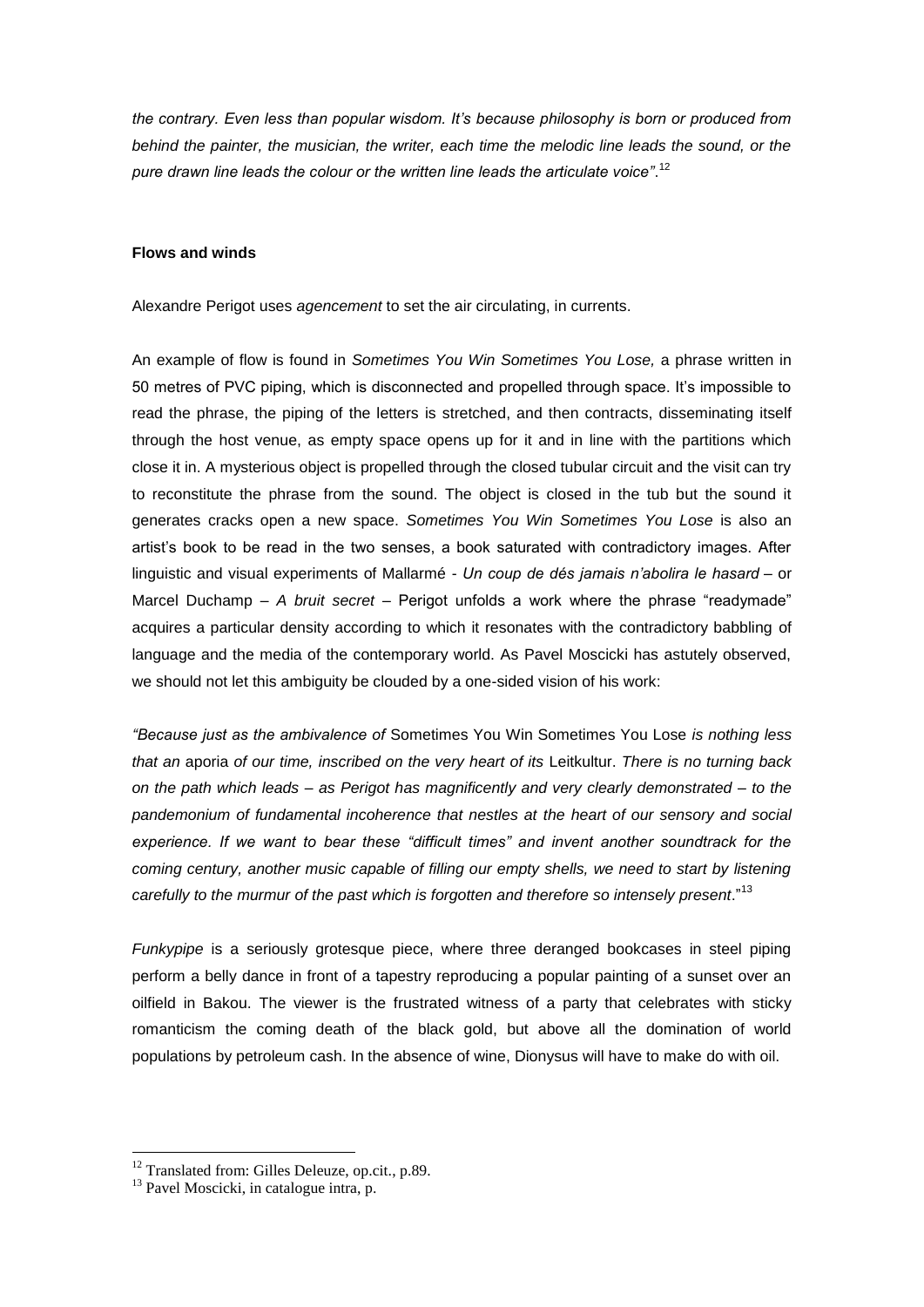There is also the brewing of titanic winds in the series of diptyches entitled *Fighting Assholes*. Satellite photographs of the eye of a cyclone are juxtaposed with a drawing taken from a manual of karate holds. Like a Dom Quixote of the global world, man fights against the cyclones that, when seen from a distance, look just like assholes. An absurd dialogue gets going between the errant knight and the cyclones, passing from asshole to asshole, those belonging to Emily, Estelle, Katrina, Luis, Kirk, Larry… Why do the weather men give them human names? Simply because of the mnemonic effectiveness of naming natural elements after someone close to us, most often a lady friend. And why did cyclones originally only have girls' names. Because the meteorologists were mostly men and then, when they became aware of the sexism in the naming policy, they had to change their practice and start giving them boys' names too. In this world of winds, Alexandre Perigot marches against the prevailing winds. In *Fighting Assholes* he encourages us to look below the belt where science poses its dominant world view. In the same way that Mike Kelley was able to explore geology to establish links between the anal nature of cave openings and the dominant optical nature of exhibition spaces, Alexandre Perigot turns to geography and meteorology to undermine the ideology of globalisation. Whilst social, economic and artistic activities are now to be money-led, everyone knows that money has a smell. The devastating reality of the winds and cyclones is here transposed as an allegory of human vacuity and monstrosity in this age of global everything.

*Fighting Assholes* also makes important references to the writings of William Burroughs, especially with the memorable extract from *Naked Lunch<sup>14</sup>* where the narrator conducts a dialogue with his own asshole. This extract, performed by Frank Zappa and adapted to film by David Cronenberg, inverts the relationships of strength and the vertical hierarchies which form the basis for humanity: man"s transition from all-fours to being a vertical biped marked the start of the reign of language and the predominance of vision over the other senses. In Burrough"s *Naked Lunch*, as in Perigot"s *Fighting Assholes*, it is evidently the eye and the mouth that fall back on anality. In Perigot's work the asshole generates pleasure to the eye, but this is accompanied by something deceptive and grotesque: the viewer perceives in the series of diptyches that the cyclones or the assholes are seeking to dominate the world. The dominant ideology of the moment is that of globalisation, in which living beings and materials are cast into a world united by financial speculation and communication. But as John Saul has pointed out in his book *The Collapse of Globalism and the Rebirth of the World<sup>15</sup>*, globalisation has never been inevitable: it is a historical construction which has been profitable for certain people and in any case devastating for millions of living beings. John Saul also stresses that the ideology of globalism is already crumbling. Many countries have already left the global ship to pursue destructive policies or to invent new forms of social and economic organization. At the end of the day, the assholes of globalism may not come to much…

<sup>14</sup> William Burroughs, *Naked Lunch* (1959).

<sup>15</sup> John Saul, *Mort de la globalisation*, Paris : Payot, 2006.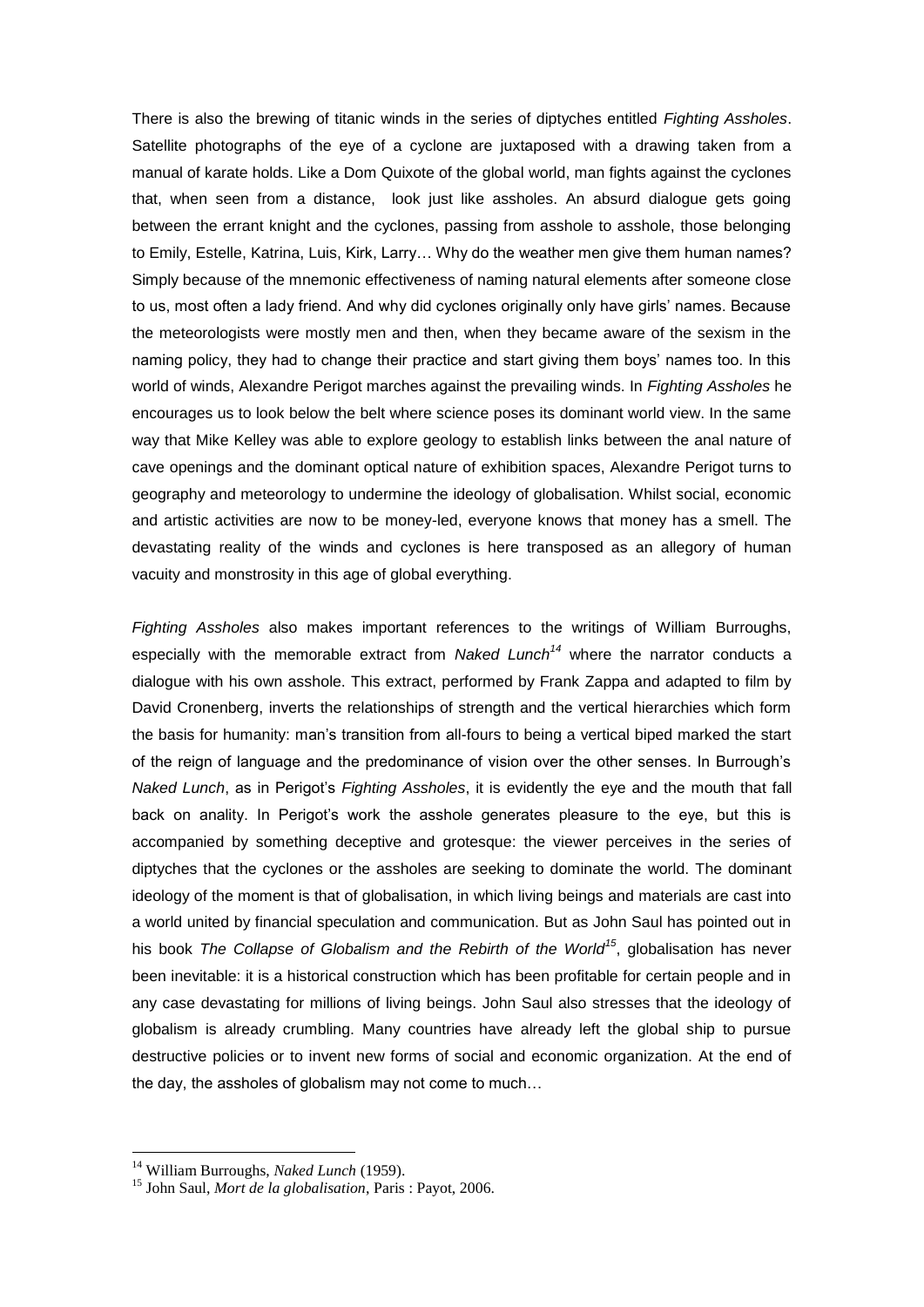## **The false lure of the global image**

Faced with the illusion of a global culture, Alexandre Perigot has no intention of protesting from the outside like a disillusioned nihilist. Instead, he infiltrates the saturated network of images from entertainment, art and communication, to unmask the misleading lure of the global image. The question he poses is: how to block the machine for making emptiness out of plenty so as to introduce trouble, chaos and instability in the domain where the image is consumed as touristic and cultural fast food?

Let us examine his juxtaposition of a photograph of James Bond Island in Thailand and a painting, *The Isle of the Dead*, executed in 1886 by the symbolist painter Arnold Böcklin. The viewer notices a striking formal similarity between the island in Thailand and the painting of *The Isle of the Dead*: to either side, two huge rocky peaks rise heavenwards and close in a central area which serves as a landing jetty: where the dead disembark in Böcklin"s canvas and where the tourists disembark in endless streams on the island in Thailand.

But between these two representations, what does image do in Alexandre Perigot"s conception? Is it the construction of the landscape proposed in painting by Böcklin, reflecting psychological affects, religious and cultural symbols? Is it the photograph of the contemporary artist after Land Art and before the picture postcard?

Instead, the diptych sheds light on how a real place mutates into pure image and how a consumer image is transformed into reality.

In the first place, if the island in Thailand is overrun by tourists, it is because it was the location for the filming in 1974 of *James Bond: The Man with the Golden Gun*. The thousands of tourists that disembark every day on the island come above all to consume the image of the film. To the point that the island has lost its original name, Koh Piggan, to be renamed James Bond Island. The hero has jumped off the screen to inscribe his name and image on the geography of the island,

As for Böcklin"s painting, *The Isle of the Dead* has met a fate worthy of the work of art in the era when it is technical reproducible: after the painter himself executed five different versions between 1880 and 1886, it was reproduced in an engraving by Max Klinger and it grew so popular that it is now impossible to count the number of reproductions and plagiarised versions. Lenin, Hitler, Clemenceau and Freud were amongst those to have possessed a reproduction of the painting. Theatre and film directors have used it as a backdrop for their creations (Strindberg, Patrice Chéreau, Mark Robson, Giger…). So *The Isle of the Dead* may be a painting, but it is also an icon.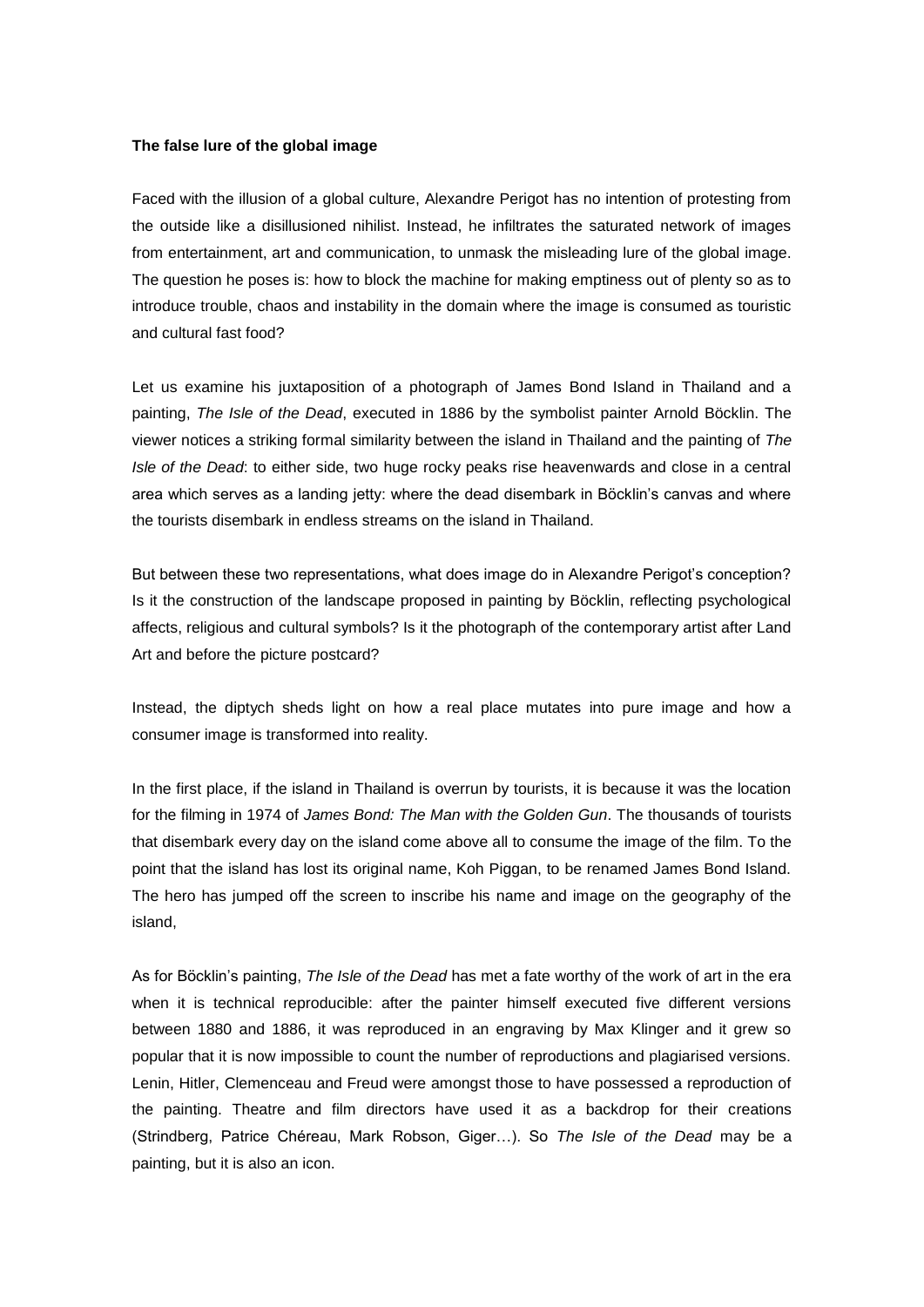When Alexandre Perigot places these two images – James Bond Island and *The Isle of the Dead* – side by side, does he place us in the presence of the one-way trip of the image, which in his view exhausts it in the abyss of reproductions and reflections, cancelling out any pretension to originality of work or reality of places? Indeed he does, but that is no longer enough in the context of the broadcast, capitalised and globalised image.

Might the figure of the island be the last symbolic place to describe passage, crossing, oblivion between life and death, but also between reality and pretence, originality and reproducibility? We might rather say that this outdated symbolism has today given way to the figure of the island as the ideological paradigm of globalisation, the whole fantasy of possession of space. Islands and the wide open seas have in effect become the common places needed by the leaders of globalism. The need to find new happy castaways on the islands in order to believe that there is still territory to be conquered. So the *topoi* of the islands reproduced by Perigot no longer designate an image of u-topia intended for reproduction *ad infinitum*, but rather present themselves as the opposite of this: a dys-topia, in other words the *topos* thrust into a more vulgar reality of individual property and new forms of colonisation. In a dystopia, the image and its reproductions would serve only to assuage this need for possession. Dystopia poses its characters in the unrelieved light of individualism, and the privileged few of globalisation become misfits who refuse or decline to work in society.

Alexandre Perigot produces work where the question of reproducibility remains current, but the issue now is to see how the contemporary dystopia of the reproducible image can be turned back on itself and thereby open the way to a reproducible image which is instead constructive and celebratory.

*Radiopopeye* and *Palaispopeye* experiment with this. Perigot once again turns to an island, Malta in this case, to take a photograph of Popeye"s artificial village created in 1981 for the filming of Robert Altman"s *Popeye*. This village has remained intact and is now used as a theme park for tourists. In this photographic reproduction of the cinematographic village, there are at first sight two missing elements which disrupt the codification of the image: Popeye and Altman.

Popeye is the archetypal antihero created in 1929 by Elsie Crisler Segar, at the time of the stock market crash and the ensuing social crisis in America. Popeye is a sailor who has run aground, no longer on desert islands, but under the searing and relentless sun of socioeconomic reality. His mission will be to defend the community against its oppressors, but he will defend them as a reluctant and clumsy hero, sometimes lazy and often grumpy. There is always a Popeye in the people around us. The nickname has become common, not to say indispensable, to the life of the community. Popeye is also a figure that has straddled the history of comic strip, literature and film. In his novel *Sanctuary*, published in 1931, Willian Faulkner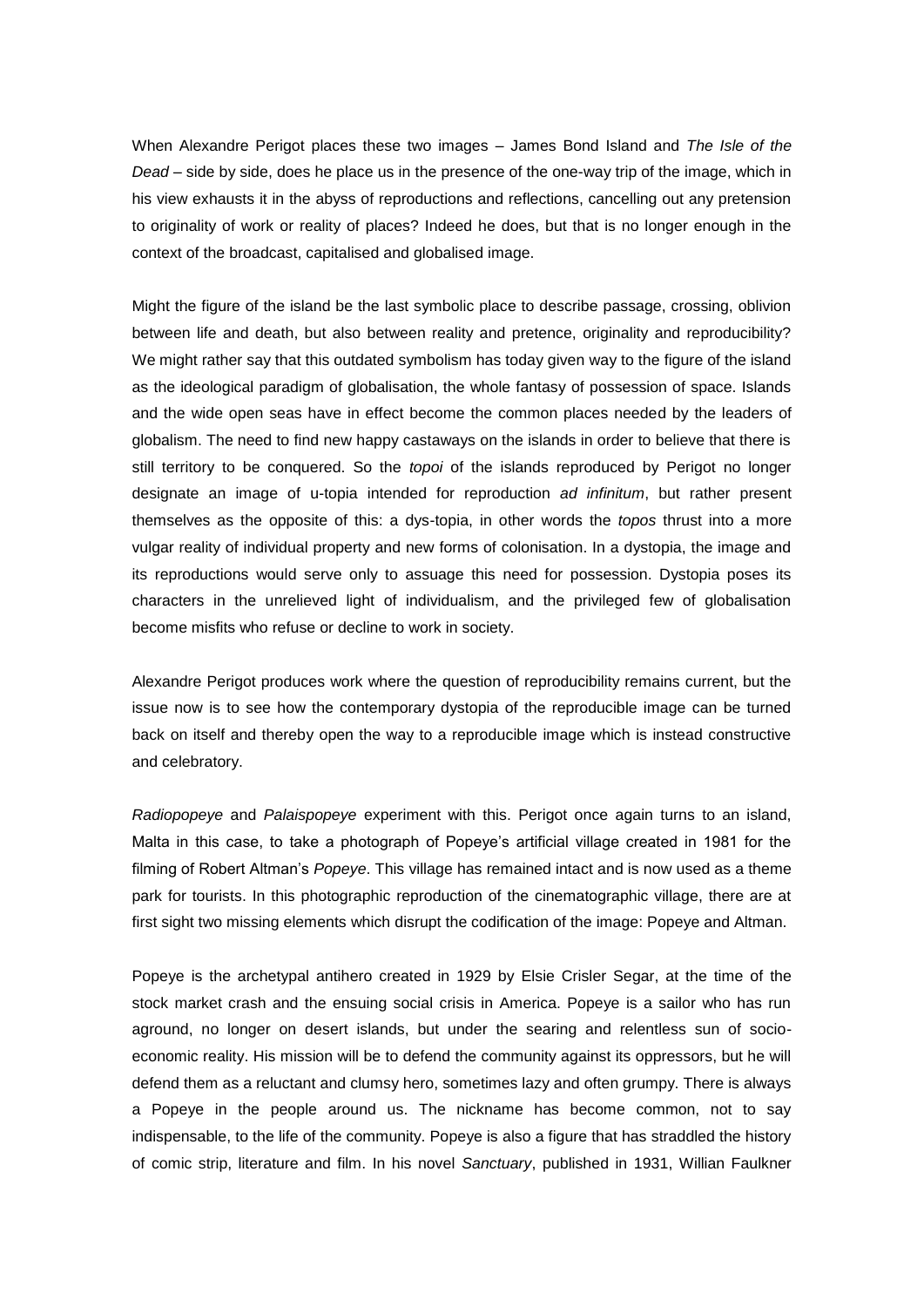celebrates Popeye in the guise of an asocial and criminal thug. In his film of *Popeye*, dating from 1981, Robert Altman cocked a snook at Disney and Hollywood, the factories turning out superheroes that save humanity and the values of American society. Altman decides to film Popeye as a modest citizen living within the confines of a village huddled around a harbour, a village that all the stock characters of conservative society in the United States: the sanctimonious churchwoman, the greedy businessman, the moraliser, the informer….

Alexandre Perigot then sets about dematerialising the figure of Popeye in this cinematic village washed up on Malta. Popeye will never get into the image, but it is no exaggeration that he will make his shadow felt, in other words in the multiple variants of the photographic image in different media and at different places. So in 2002 the photograph was printed on tarpaulin (250 x 500 cm) and displayed to the sound of a recording of Xavier Boussiron freely interpreting the songs of the American crooner, Roy Orbison. The same photograph was then printed in 2003 on a monumental tarpaulin – 10 x 30 m, giving a surface of 300 m2 – which covered the façade of a Venetian palace during the biennale. Displayed near the exit from the railway station, the gigantic photograph of Popeye"s village greeted tourists coming to consume the near-island, its picture postcard, its cultural heritage and its contemporary art biennale. The overvalued image of Venice is replaced by the devalued image of Popeye"s village. The figure of Popeye could therefore be assumed equally by the artist, the visitor, the exhibition curator, the singer, the tourist…

In 2006, the photograph was then deployed on a vast tapestry covering the entire 200 m2 of wall space at the La Criée art centre. *Palaispopeye*, an installation comprising rotating stages with moving partitions, carries the viewer into a maze of fragmented images of Popeye's village. Simultaneously constrained and hooked by the game, the viewer seeks in vain to reconstitute the unity of the photograph. *Palaispopeye* offers a hybrid mix of cinematic montage, video game and stage set. Popeye becomes an eye-popping experience in the popular figure of Popeye and in the ob-scenity of the exhibition.

As we have already seen, cinematic montage proceeds by rubbing distinct units together and through realization of interstitial space. In *Palaispopeye*, the interstice is the visitor, and the visitor is responsible for the montage, connecting or separating the units. The viewer no longer pronounces as ontological subject contemplating the work, but instead presents himself as operator-assembler between one image "and" another, between one space "and" another. He is involved in the act of making the image, albeit free of pretension, just like Popeye, dragging his feet as the viewer drags his eye, vacillating on the rotating stages, running up against an abstract stretch of blue, a fragment of a rock or a cabin. He carries in himself the accidental nature and the impurity of the image to be assembled/shown.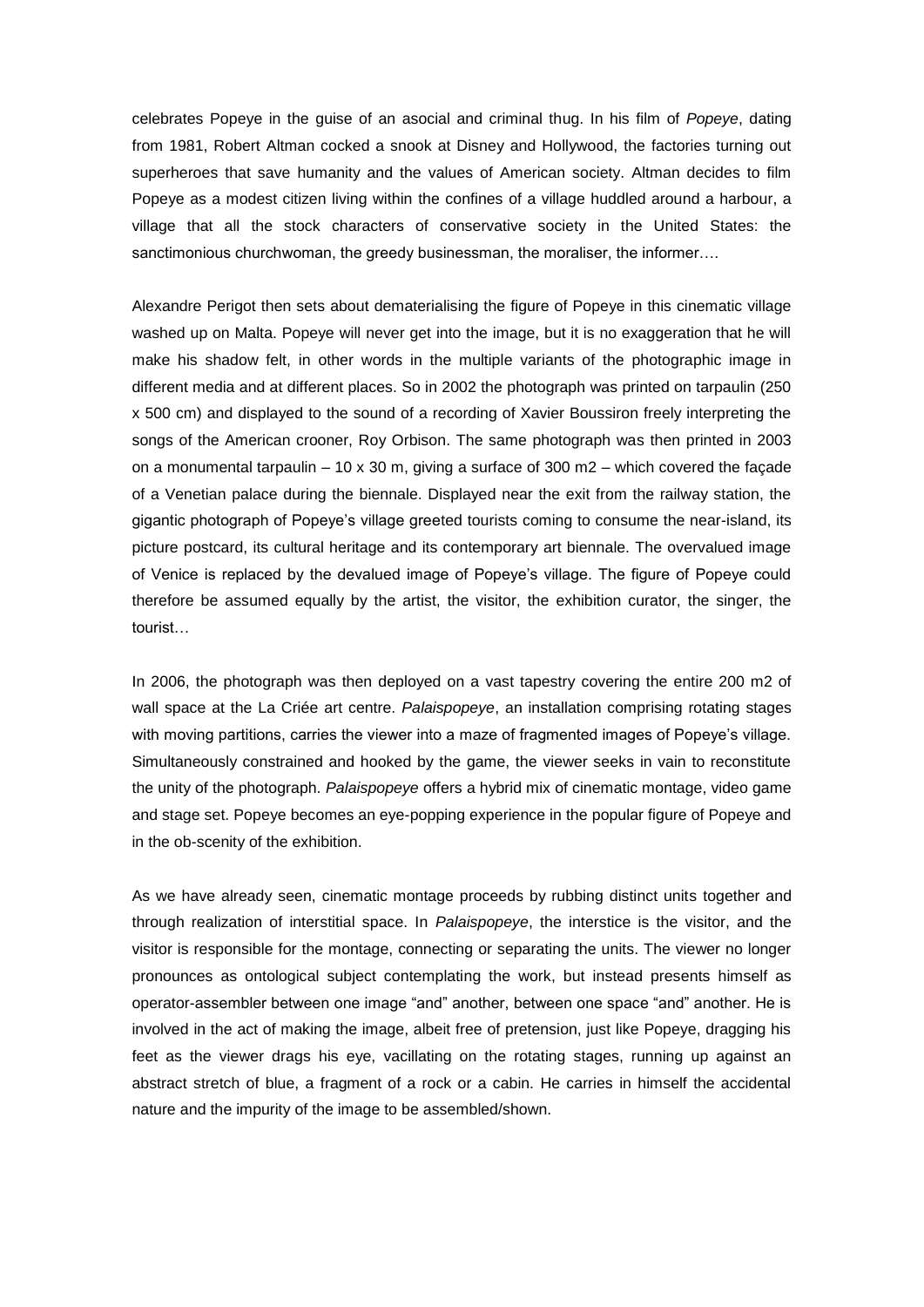*Palaispopeye* will be set up again in 2008 in amongst the contemporary art collection of the Museu Berardo in Lisbon. This new manifestation finds real relevance in the way visitors find their way around, creating ambiguity between hybrid film-spectacle-exhibition that is *Palaispopeye* and the route around a collection which retraces the steps of art from the early twentieth centuries to the present day. Between two galleries, *Palaispopeye* will be an interfering presence temporarily trapping the viewer, changing his individual route or his guided tour around the museum. Maybe he will risk the impression of walking around in circles inside *Palaispopeye*; maybe he"ll find it fun, or else annoying, to find his way through this labyrinth of fragmented images. In any case, *Palaispopeye* will be an image set between two galleries. So unavoidably, on entering through one room and stumbling into the next, the visitor will have this visual experience which is bound to have some effect on his discovery of the rest of the museum.

# **Sutures and borders**

1

Alexandre Perigot is committed to working towards a definitive rupture with the thought and art of substance. His art is one of deployment and voluntary conflagration of artistic and geopolitical frontiers. To return to the terms of Peter Sloterdijk, it is now a question of proposing forms of creation and theories "of the contemporary age, from the standpoint that the deployment of "life" is multi-focal, with multiple perspectives, heterarchical. (…) Life is expressed through scenes which are simultaneous and overlapping, it is produced and consumed in networked studios; it puts itself in space where it finds itself and that finds itself in it in a way which is always specific."<sup>16</sup>

In other words, these redeployments of the living, of artistic creation and thought have a threefold agenda:

- To close the chapter of substance and ontology
- To recognize that the chapter of the absolute signifier and the disillusioned simulacrum was merely the pretext for setting up the void as the ideological basis of globalisation
- To invent forms of art and thought where the simulacrum becomes a creating form and where the concepts of instability, sutures and borders become zones and practices necessary to the conditions for the existence of art works. Not that these notions consolidate a destructive force in art, but on the contrary because they carrying within themselves the germinations of a creative force.

It is revelatory to observe how Perigot"s latest works are meticulously devised – object, frame, scene, habitat… - whilst radically opening themselves up to disintegration, instability, illegitimate joins and associations.

<sup>16</sup> Translated from: Peter Sloterdijk, *Sphères III : Ecumes*, Paris : Maren Sell, 2005 (2003), 18.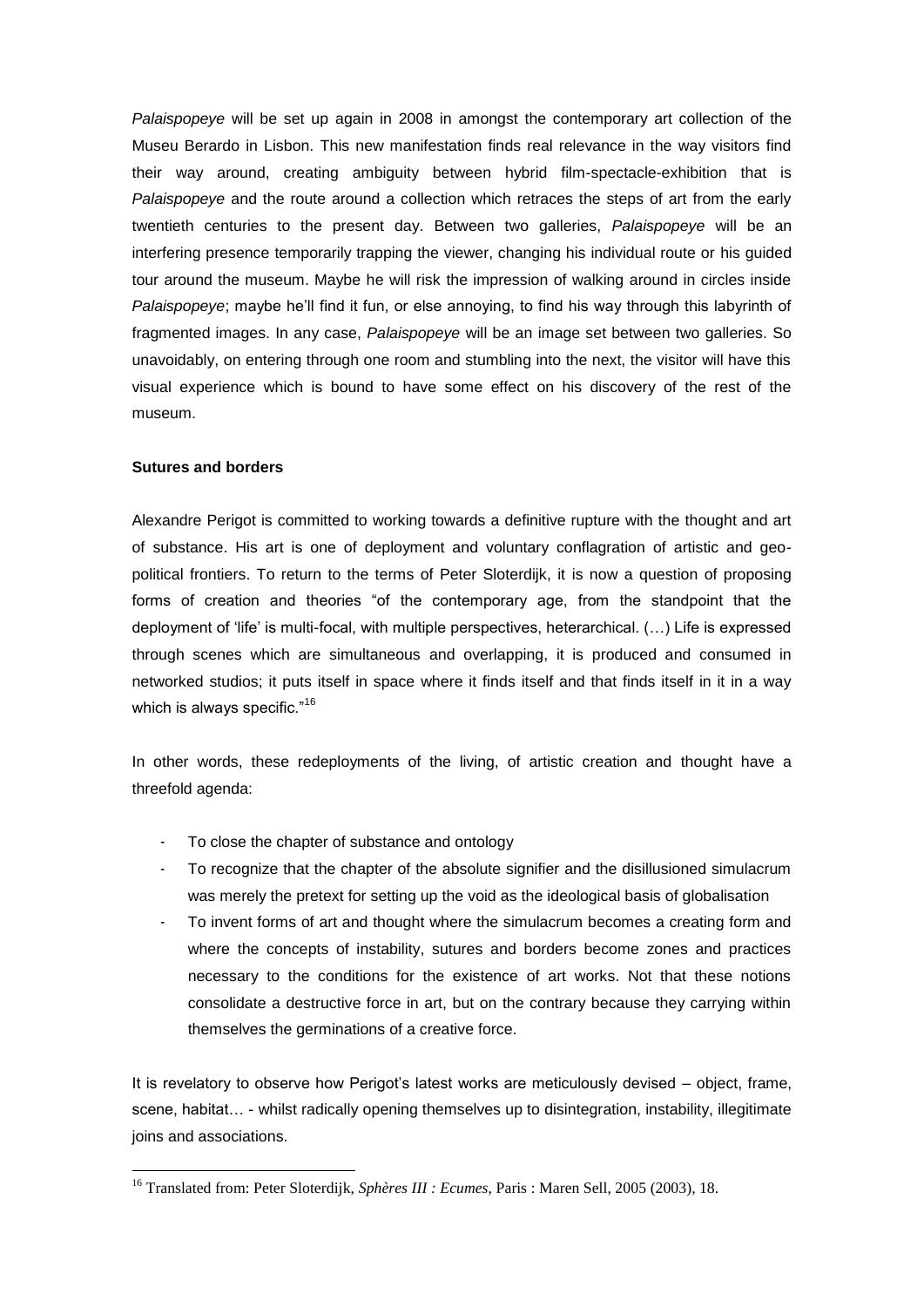It's as if he needed to create pieces which are undermined from the inside.

The common denominators in the palace series - *Palaispopeye*, *Polkapalace*, *Borderpalace* are the moving stages and partitions. *Polkapalace* (2007) reduces the palatial setting to a venue for unstable hanging space: works from the collection of Polish art belonging to the Arsenal Gallery in Bialystok are hung on all the moving and fixed walls, utterly saturating the space which is turned into exhibition space. But this is a tense exhibition, an exhibition that, by virtue of its permanent motion, seems always to escape our eyes or to recall that Polish art is (re)turning on/to its own history. In making a moving museum, *Polkapalace* is not seeking to entertain. The shifting walls in *Polkapalace* are like the shaking of artistic frontiers being reworked at this particular moment in contemporary history.

In 2007, Perigot was invited by the curator Hou Hanru to contribute to the  $10<sup>th</sup>$  Istanbul biennale of contemporary art. The artist created *Borderpalace*, a visual, typographical and sound device. The names of alternative rock bands from Eastern Europe are spelled out in a huge array of tubular letters on the moving partitions. *Borderplace* unfolds a series of names that for many visitors will perhaps be remote and difficult to grasp. But *Borderplace* conveys a set of names that, on being stuck on the moving partitions and on (dis)connecting with each other, clearly projects the vibration, the networking and the proliferation of a creative activity. The repetitive turning of the device mutates into a long process of unwinding.

On top of this, the written names are encased in a density of sound that infiltrates the smallest empty space in *Borderpalace*: sounds created by Eastern European bands and then mixed by the British composer Simon Fisher Turner. This produces something like a sound ball that invades the exhibition space. This energetic and overbearing amalgam of sound gives the lie to all notions of flat space, identical space or levelled space that the culture of globalism would like us to swallow. These groups have generated their own hybrid, powerful, vigorous and crazy sounds, utterly unknown in the West. *Borderplace* dislocates musical scenes like tectonic plates, offering an implacable response to the single, global and mass-market cultural product.

Perigot's work intervenes in floating areas where the frontiers can be shifted, where the forms of creation are accepted with their radical differences. Running counter to the globalism of standardised obedience to the laws of planetary capitalism, running counter to the inverse (but intrinsic) correlative of this which is individual identities separated in their closed and substantial groups, Perigot"s *Palaces* are zones of sutures and borders, the *topoi* where the dizzying power of heterotopic creation, necessarily paradoxical, is manifest.